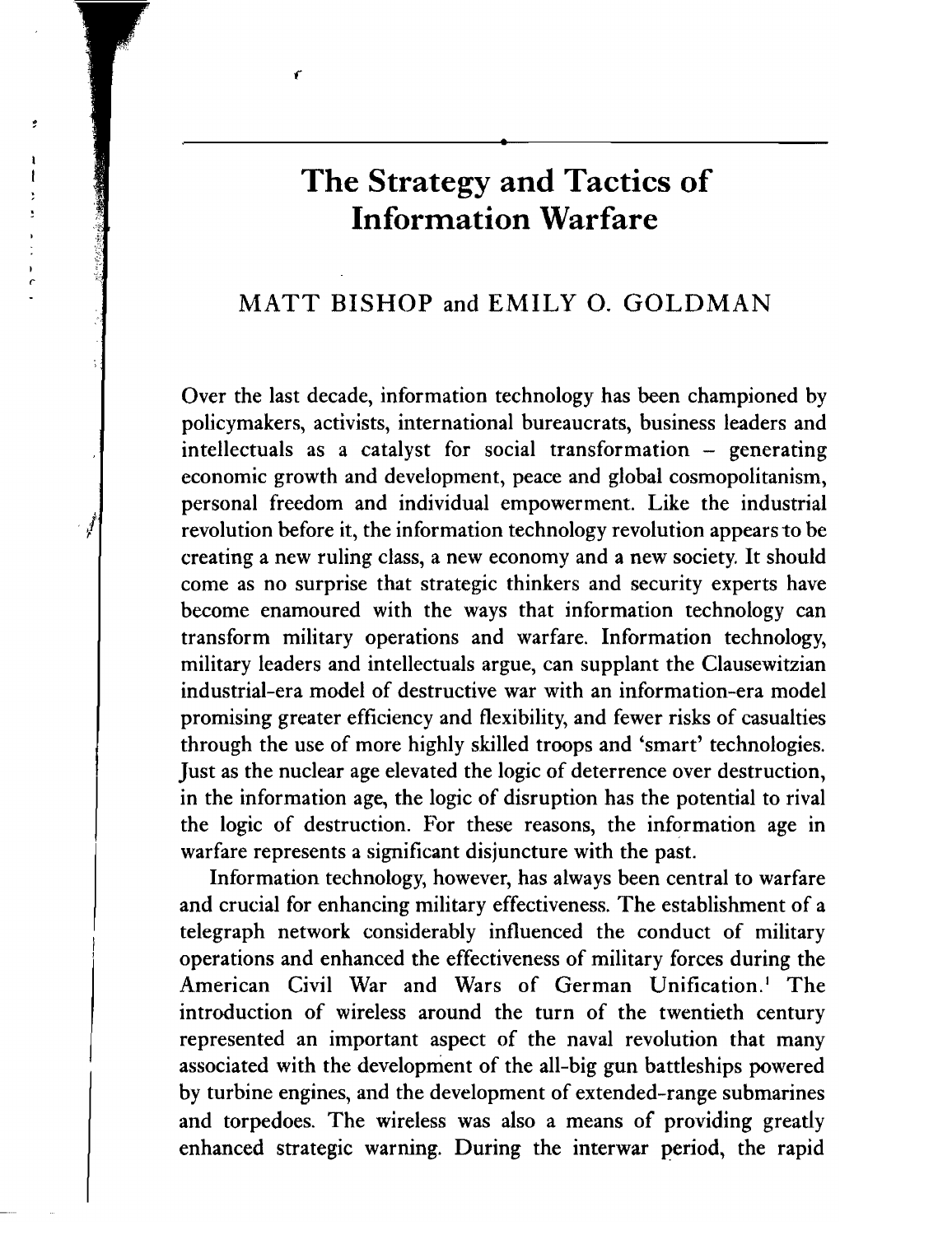## 114 ( National Security in the Information Age

growth in the application of radio and, later, the advent of radar, had an enormous influence on military operations. The German Army's development of *Blitzkrieg* depended as much on the ability of radio to coordinate large, fast-moving, highly dispersed forces as it did on mechanization and aviation.' Great Britain's integrated air defence network was also heavily reliant upon - indeed, held together by - a radio and radar infrastructure.' The continuity between these historical examples and the present are evident in efforts by the US military to employ emerging information systems, like space-based GPS, to inform terrestrial manoeuvre and precision targeting.

**Information as 'content', as distinct from information as 'conduit',**  has also always been a critical dimension of strategy in combat and competition, whether due to its absence or presence.' It was Carl von Clausewitz's scepticism about the reliability of information and intelligence at the tactical and operational levels that led him to **emphasize, in** *On War,* **the need to maximize and concentrate one's troops, maintain reserves, and ensure that leaders possessed intuition**  and experience. For Sun Tzu, on the other hand in *Art of War,*  deception, disinformation and knowledge of the enemy's innermost thoughts and plans are the keys to surprise and victory, perhaps even a bloodless victory.

What makes the information age unique is the fact that information *as* warfare has become as important as information *in* warfare. Information is not just a means to boost the effectiveness of lethal technologies as has occurred often in the past, but opens up the possibility of non-lethal attacks that can incapacitate, defeat, deter or coerce an adversary. By expanding the tools and techniques of information attack, the information age has enlarged the domains of **IW**  and its purveyors. Warfare now occurs on the battlefield, in the marketplace, and against the infrastructure of modern society. Attackers include individuals and private groups in addition to professional militaries, making warfare an activity no longer the exclusive province of the state.

Yet even though the repertoire of tools, domains and purveyors of war have changed in important ways, the logic of warfare remains the same. Warfare involves sequencing and coordinating attacks to achieve lower order technical or 'cyber' goals, that are part of a broader campaign to achieve higher order political, material and/or symbolic goals. Understanding how different types of. technical goals can

,

 $\mathcal{L}$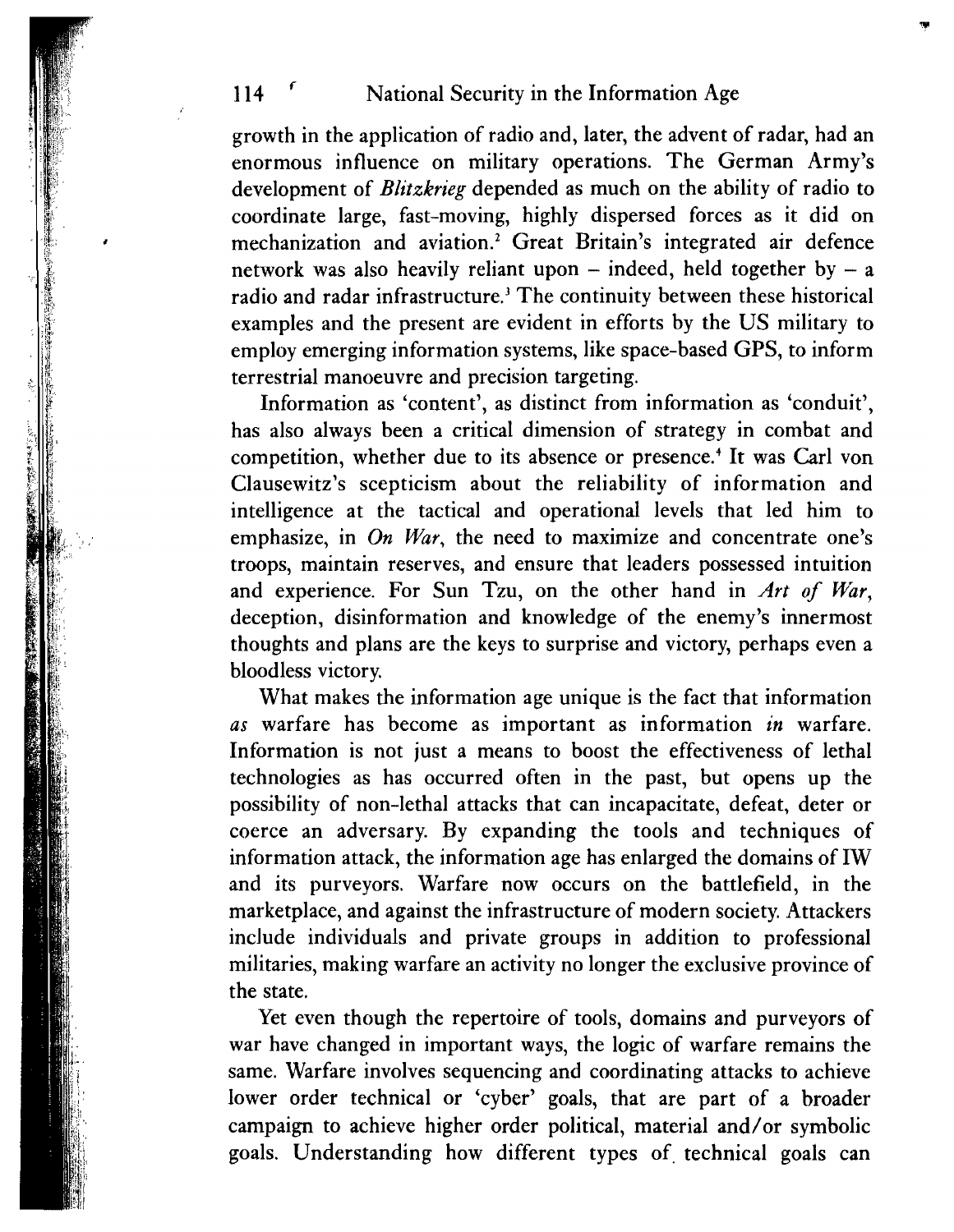an  $r$ <sup>'</sup>s to m ce a :al to m

,

 $\cdot$ , , ,d 'n d :0 's n *r,*  ;t a

n , .. .I e r f 1 /<br>ይ

l I f

 $\mathbf{r}$ 

contribute to the achievement of higher order strategic goals requires bridging the worlds of the strategist and computer scientist. Only then can the techniques of information attack be effectively used in the service of strategy, and can strategic concepts like deterrence, escalation, retaliation and linkage, adapt to embrace the new contingencies presented by information warfare.

This essay examines the strategy and tactics of information warfare by showing how the tools of cyberwar present novel ways of achieving traditional political, material and symbolic objectives. We discuss how information capabilities have altered the current conflict environment: the nature of vulnerabilities and threats. We provide an overview of how to think about information warfare and discuss the underlying logic and technical prerequisites of various types of information attacks. We conclude by discussing some of the most important continuities and discontinuities between the past and present regarding the strategy and tactics of information warfare.

### THE CONFLICT ENVIRONMENT

With the recent explosion of information technologies, the growing reliance of advanced societies on them, and the burgeoning of capabilities to manipulate information and disrupt its flow, the role of information warfare has become central to nearly every discussion of adversarial relations, military and commercial. Conventional wisdom says that we have entered an age where information is not only an adjunct to conventional military and business operations, but has become a key arena of conflict and competition.

In important ways, information warfare continues trends that were already underway in the evolution of combat. Like strategic bombing and counter-value nuclear targeting, efforts to deter or defeat an adversary by bypassing destruction of his armed forces and directly attacking his society predate the information technology age. Techniques of information warfare simply provide attackers with a broader array of tools and an ability to target more precisely and hy non-lethal means the lifelines upon which advanced societies rely: power grids, phone systems, transportation networks, and aeroplane guidance systems. IT can also make conventional combat more accurate, thereby improving the efficiency of high explosive attacks. Here again, IT continues trends in warfare that have improved the lethality of military force over time.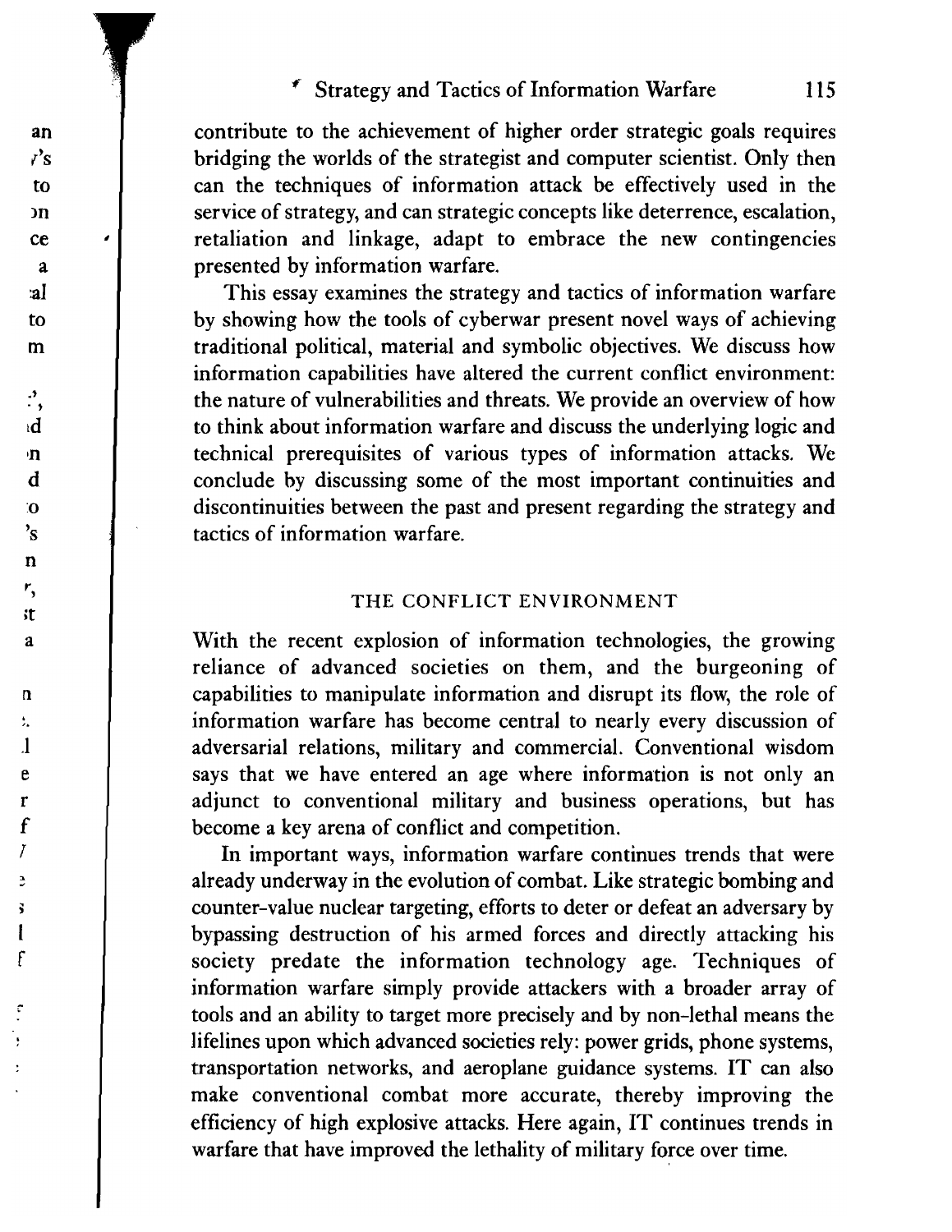# 116 **\*** National Security in the Information Age

**In** other ways, information technology has altered the environment of conflict. It has changed the way we think about vulnerability. Control of information and knowledge is a central engine driving human activity, evident in the incredible growth of computing power, the increasing reliance on information technology for business transactions (credit cards, electronic banking), the rise of consumer electronics, and most of all, the increasing reliance on the internet. The distribution of a computer virus that can be activated on command, the electronic theft of funds from a credit card company, the spread of disinformation via the internet or the media, or tampering with e-mail present contemporary society with new points of vulnerability.

 $\overline{\phantom{a}}$ 

|<br>|

Paradoxically, **IT** has made the most advanced and powerful societies, by traditional indices, the most vulnerable to these types of attack. A distinguishing hallmark of the information age is the 'network', which exploits the accessibility and availability of information, and computational and communicative speed, to organize and disseminate knowledge cheaply and efficiently.<sup>5</sup> The strength of the network lies in the degree of connectivity. Connectivity can increase prosperity and military effectiveness, but it also creates vulnerabilities. Informationintensive military organizations are more vulnerable to information warfare simply because they are more information-dependent, while an adversary need not be information-dependent to disrupt the information lifeline of high-tech forces. Information-dependent societies are also more vulnerable to the infiltration of computer networks, databases and the media, and to attacks on the very linkages upon which modern societies rely to function: communication, financial transaction, transportation and energy resource networks. From a competitive perspective, it would be foolish for a well-financed and motivated group not to attack the technical infrastructure of an adversary.

**IT** has also changed the way we think about threats. The information revolution has empowered traditionally weaker actors by diffusing and redistributing power. Information warfare is not confined to interstate interactions. Individuals and non-state actors, be they corporations, **interest groups, criminal organizations, or terrorist groups, can acquire**  the means to wage some level of information warfare. The US GAO estimates that 120 groups or countries have or are developing offensive information warfare capabilities. It is not necessary to be a high-tech networked society to have access to information warfare capabilities

,

**图状数学/编**取效果要解释注意形态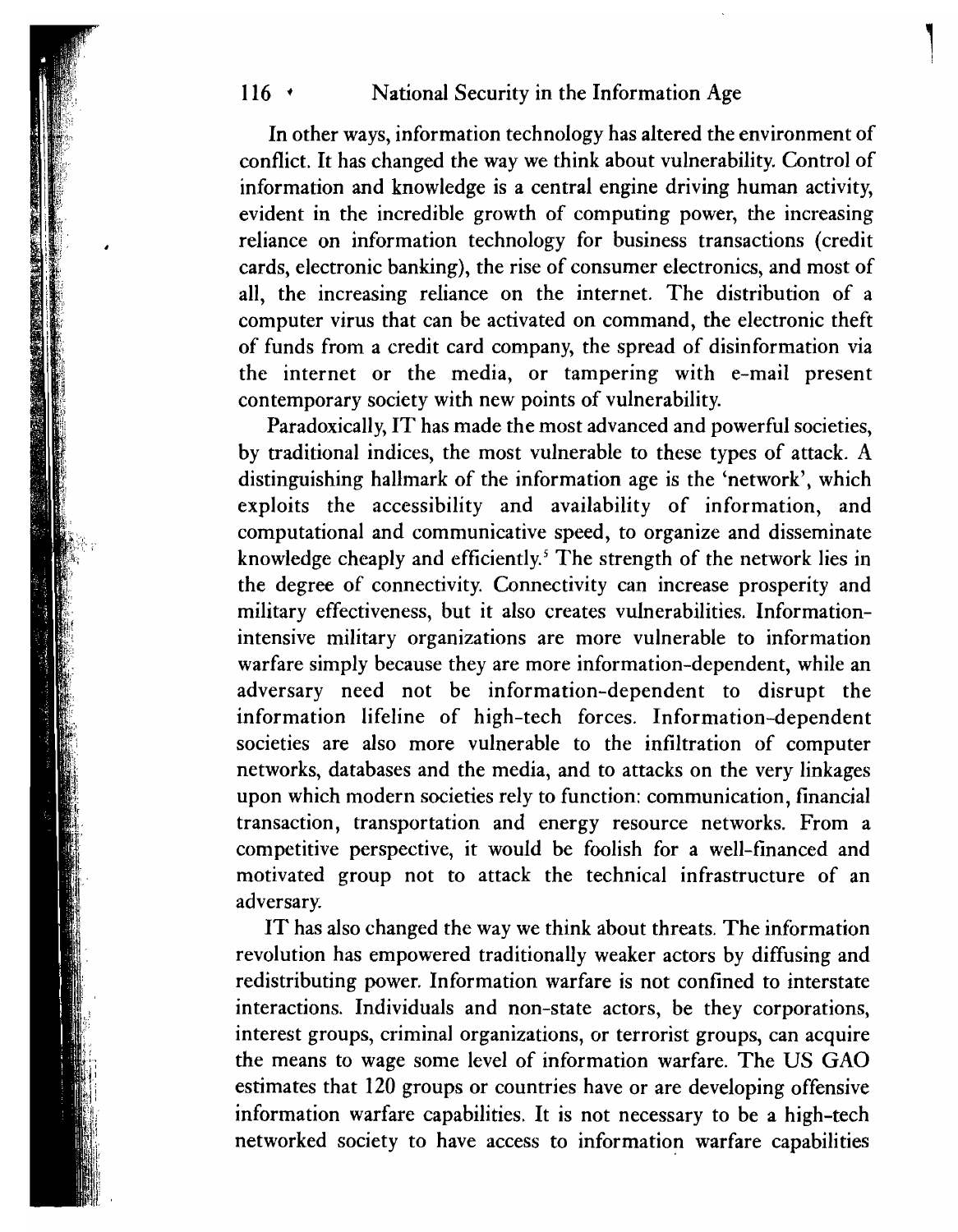ltof Jlof vity, sing edit ;t of )f a heft via .ent

•

:ies, :. A lich and late  $\sin$ md on-Ion an the ent ter ges oial <sup>I</sup>a nd an

on nd lte ns, . Ire  $\overline{O}$ ve ch :es

because of their relative cheapness, accessibility and commercial origins. Relatively low entry costs mean that the diffusion of information technologies is likely to accelerate far more quickly than did nuclear or aerospace weapons.

For all these reasons, information has become one of the most valuable commodities and strategic assets. A nation's (or corporation's) ability to produce and utilize information and to protect its information assets has become synonymous with protecting its national (or corporate) security and ensuring its citizens' (or shareholders') prosperity. Information systems will be a key arena of operations and a primary means for conducting offensive operations, and information warfare a key element in any 'strategy' of conflict or competition.

# HOW TO THINK ABOUT INFORMATION WARFARE

Information warfare conjures up all sorts of definitions, taxonomies and images. We find it useful to think in terms of the conceptual categories laid out in Figure I. The four domains of attack capture many of the prevailing taxonomies of information warfare.

We start from the assumption that the means of attack and the targets of attack can be classified as predominantly physical or cyber. We do not find it useful to focus on the target of attack as do many other taxonomies. Schwartau distinguishes personal IW which targets

FIGURE 1 DOMAINS OF ATTACK

|                                                                                                                                                                                                                                                                    | <b>Target of attack</b>                                                                                                                     |                                                                                                                                                                                                                           |  |
|--------------------------------------------------------------------------------------------------------------------------------------------------------------------------------------------------------------------------------------------------------------------|---------------------------------------------------------------------------------------------------------------------------------------------|---------------------------------------------------------------------------------------------------------------------------------------------------------------------------------------------------------------------------|--|
| <b>Means of attack</b>                                                                                                                                                                                                                                             | Physical                                                                                                                                    | Cyber                                                                                                                                                                                                                     |  |
| Physical<br>(hurling mass<br>and/or energy)                                                                                                                                                                                                                        | 1 - Traditional War and Cyber-<br>enhanced Physical Attack<br>Bombing military or civilian facilities;<br>conventional warfare or terrorism | II - Blast-based Information War<br>Physical strikes on information<br>infrastructure (e.g., 9-11 impacted<br>cell phone switching area); EMP<br>from directed-energy weapons that<br>destroy or disrupt digital services |  |
| <b>III – Cyber-enabled Physical Attack</b><br>Cyber<br>Attacks on aircraft navigation system;<br>(hurling<br>spoofing air traffic control system;<br>information)<br>attacks on specialized digital devices<br>that control electrical power and dam<br>floodgates |                                                                                                                                             | $ IV - Non-lethal\ Information\ War$<br>Denial-of-service attacks, worms,<br>logic bombs inserted into information<br>systems                                                                                             |  |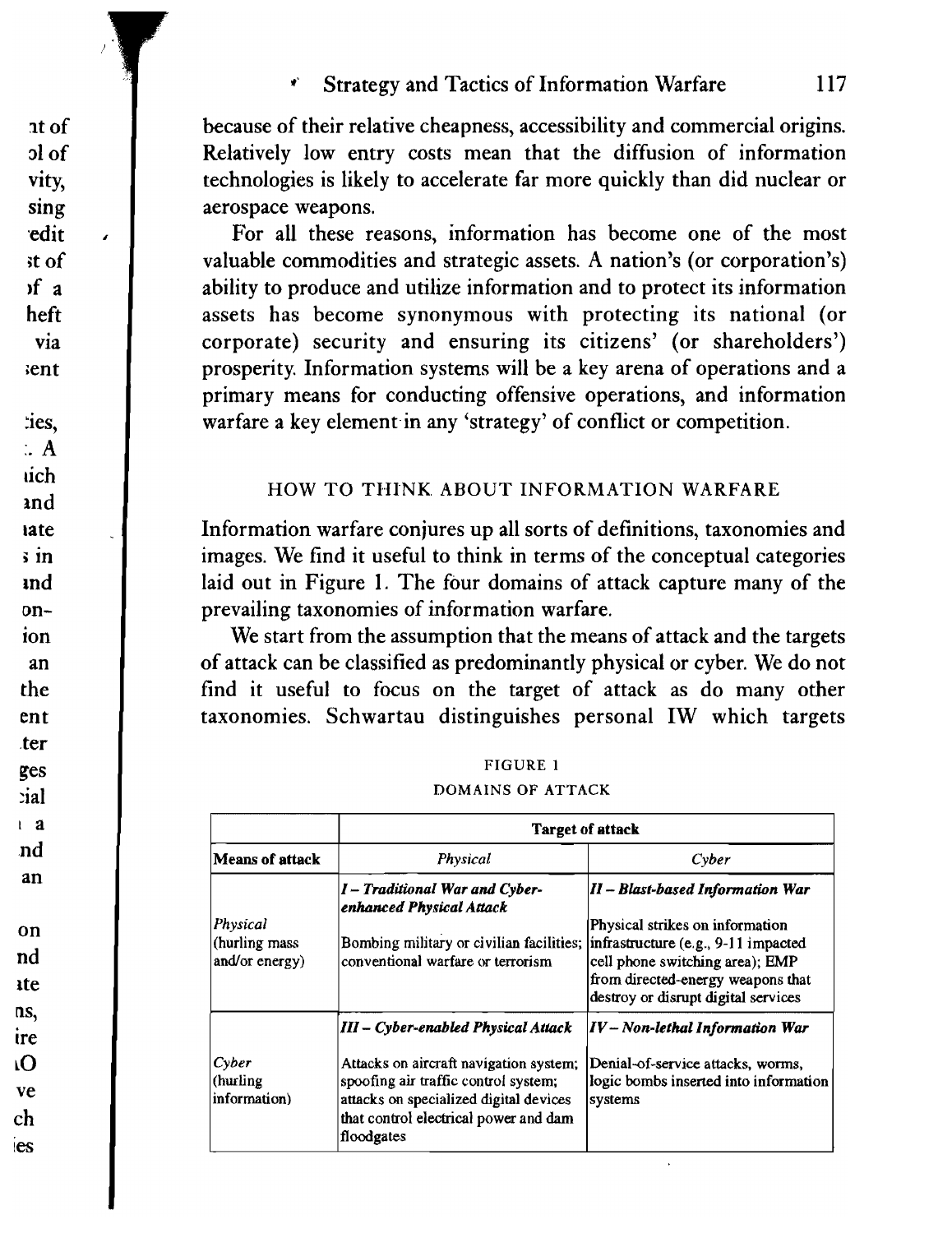# 118 **'** National Security in the Information Age

- 山谷では極める張りの楽

この場所にあって

「難いなん、

Ś.

individuals, corporate IW targets which targets business, commercial and economic interests, and global IW which targets assets associated with the national interest.<sup>6</sup> A more common way of distinguishing targets is to separate the domains of 'strategic' and 'battlefield' IW. The former comprises targets in the societal realm, the latter in the military realm. Information war is frequently associated with new military targets (e.g., enemy air defences; radar facilities) for conventional and cyber forces.' It is also frequently used to refer to new civilian targets for cyber forces, such as denial of service attacks on the nation's critical national infrastructure.<sup>8</sup> These distinctions, however, obscure the fact that what is really new is the widening ability, due to both the changing nature of the capabilities of state and non-state actors and the increasing vulnerabilities of advanced society, to disrupt the information and networks that support crucial day-to-day workings of civilian, commercial and military systems alike. The civilian-military distinction is even less useful in a world where military systems increasingly use and rely on civilian information infrastructures, and where there are important commonalities in the vulnerabilities of military and civilian information systems.'

Despite the characterization of this era as the information age, attacks will surely continue to combine physical and cyber capabilities, as, for example, when IT is used in combined-arms operations to improve the efficiency of high explosive attacks. The means of attack in this case remains predominantly physical. Information simply improves the efficiency and accuracy of physical attack. In the near future, national militaries in particular are unlikely to adopt purely non-physical strategies of conflict.<sup>10</sup> Physical destruction will remain a compelling proximate goal and cyber-attacks are likely to be used in support of lethal operations on the battlefield and against the adversary's homeland. Cell I of Figure I captures these characteristics of traditional warfare and cyber-enhanced physical attack. Information technologies augment conventional attack, as enablers of existing technologies by boosting the ability to find targets, direct fire to targets, as well as facilitating planning and communication among one's own forces. In several post-Cold War military engagements including the Persian Gulf War, Kosovo and Afghanistan, information technologies have been used quite effectively in battle to support and enhance traditional destructive warfare.

Cell II captures the idea that the information systems that undergird the operations of modern day societies and military organizations can be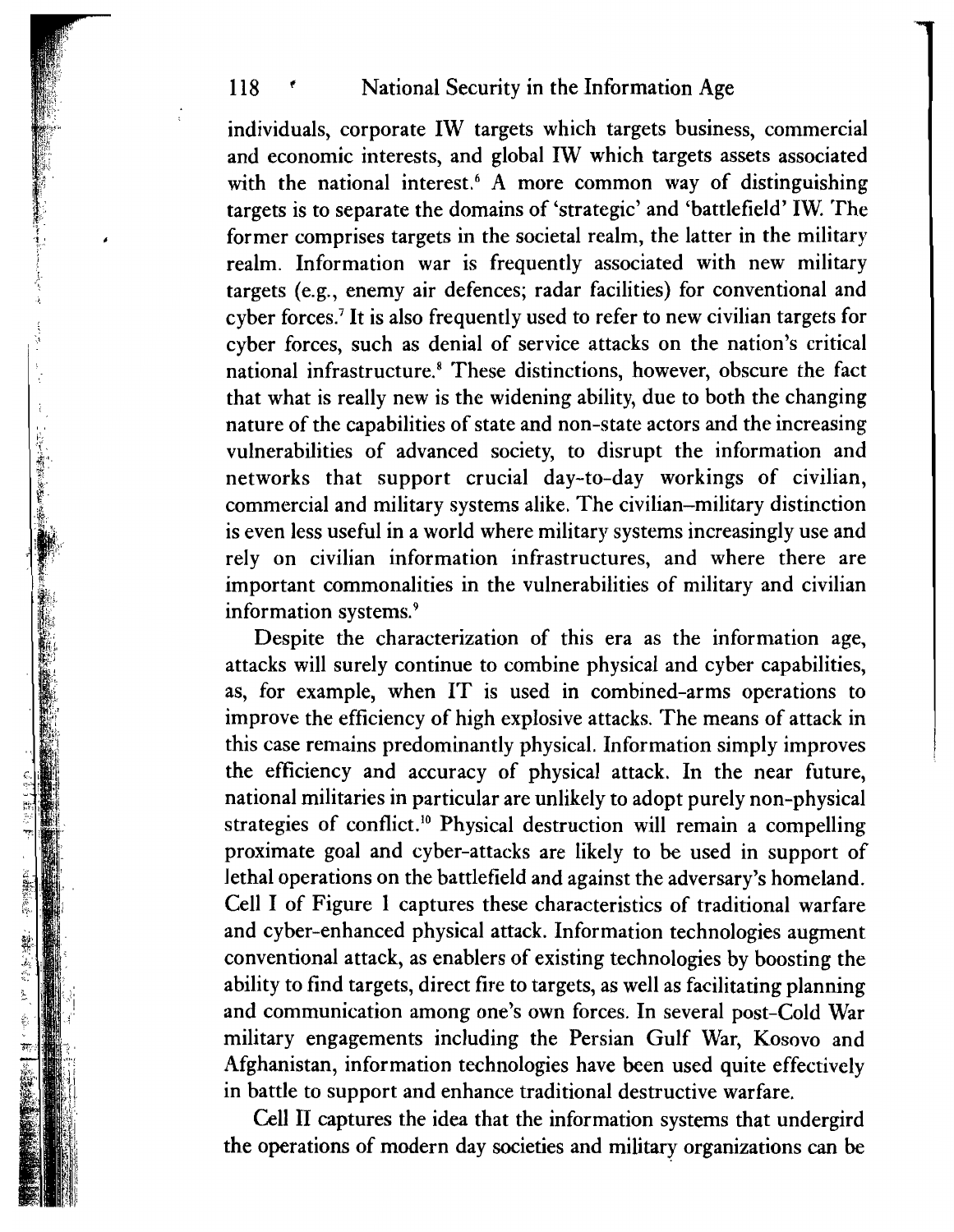"Y Y d r 1 t ւ<br>,<br>, י<br>, ,

I

 $\mathbf{a}$ ъd ıg **te** 

directly targeted through physical attack. Blast-based information war targets information systems with firepower, be it mass or energy. Physical attacks with conventional munitions on command and control targets, as well as on civilian critical infrastructure, such as electrical power generation and transmission systems, have been hallmarks of recent Western military campaigns. These attacks can have consequences far beyond the physical assets directly destroyed as the impact of losing services ripples throughout society. In recent years, attention has turned toward a new category of firepower  $-$  directed-energy weapons  $-$  which use high-power microwaves to disable electronic targets, in contrast to traditional jamming equipment that blocks communications devices from functioning but does not physically damage them. The new generation of directed-energy weapons 'is meant to emulate the sort of damage that nuclear EMP [electro-magnetic pulse] can inflict upon electronics but at far less range, with more control of the damage and without all the ancillary physical destruction and radioactivity'."

Our analysis focuses in detail on cyber attacks directed against physical and cyber targets. Cell III, cyber-enabled physical attack, captures the destruction of physical targets by means of attacks on underlying technical systems. These attacks may be lethal, destroying lives and property, although only indirectly so. Recent attention has been directed toward the potential for terrorists to use the internet to target specialized digital devices, namely the distributed control systems (DCS) and supervisory control and data acquisition systems (SCADA) that throw railway switches and adjust valves in pipes that carry water, oil and gas. Increasingly, these digital control devices are connected to the internet and lack rudimentary security. Moreover, utilities worldwide allow technicians to remotely manipulate digital controls, and information on how to do this is widely available."

Information warfare has been used to refer to combat waged solely within the domain of information and information systems. Cell IV captures this pure form of information warfare, or what we call nonlethal warfare. The tools are 'digital' and the targets include enemy population beliefs, enemy leadership beliefs, and the economic and political information systems upon which society relies to function.

Arguably the most distinctive quality of conflict in the information age is the capacity to coerce and deter adversaries, and influence and shape the strategic environment in non-lethal ways. Information technologies used in a non-destructive mode can serve a variety of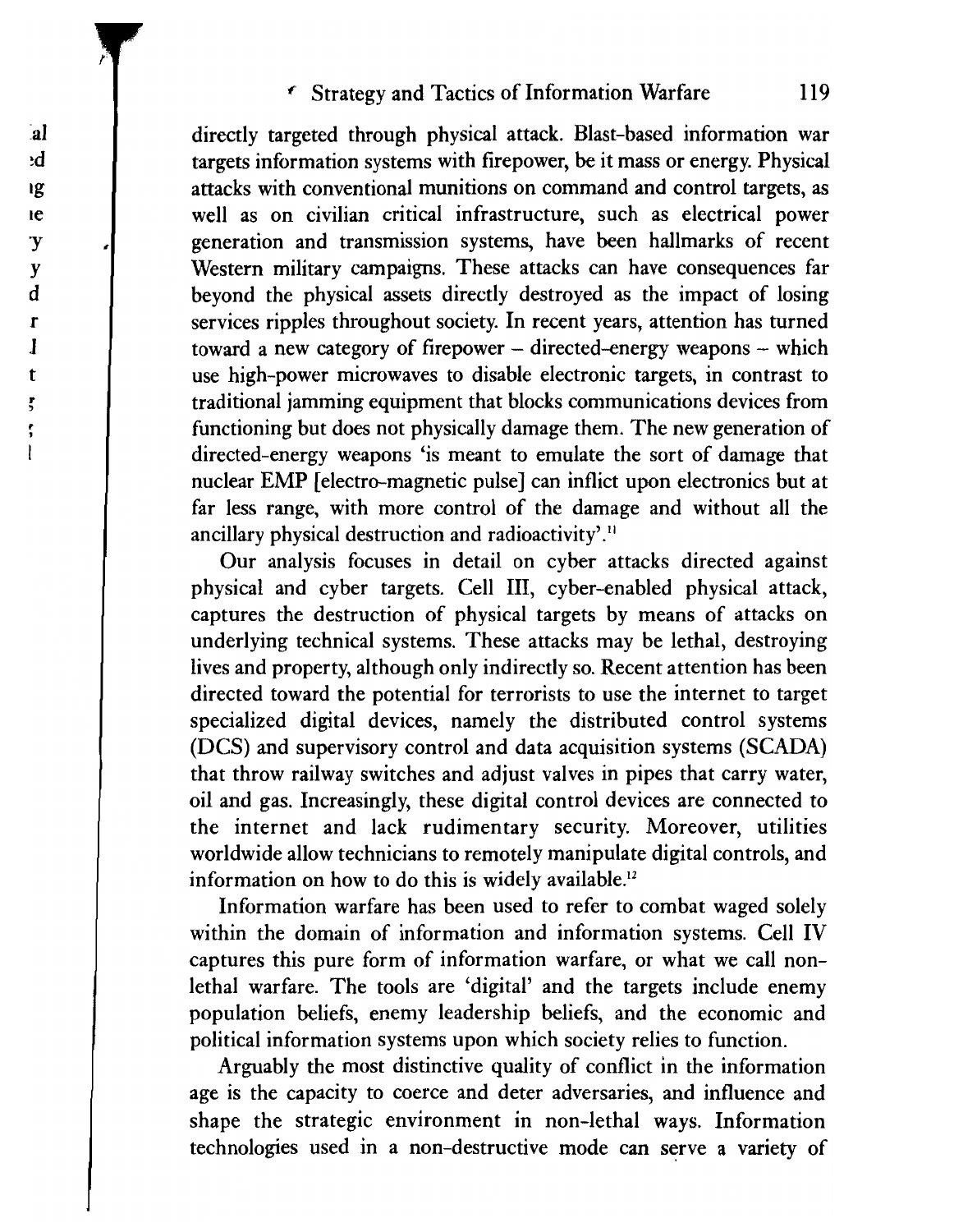# 120 V National Security in the Information Age

,

 $\frac{1}{\epsilon}$ 'I' , preventive conflict goals, They could enhance transparency, build confidence and possibly prevent conflict if used in support of arms control verification regimes or peace operations. The increased abilities of sensors to detect military build-ups and disseminate that intelligence could reduce strategic surprise and deter conflict. Information technologies could be used to combat terrorism and international crime through the creation of global databases that track the movements and activities of these transnational actors. Information technologies could possibly prevent genocide and ethnic clashes *before* they start by ensuring accurate information supplants inflammatory nationalist rhetoric.<sup>13</sup>

Information technology, we argue, will also be used increasingly in a non-lethal mode during conflict, as a substitute for high explosive attacks via cyber operations that target an adversary's coordination capacity (military or societal) rather than their physical assets, that disrupt rather than directly destroy. The ultimate end goals of competition will remain the same: they may be political, material or symbolic. Those goals may be pursued by states, organizations, or personal actors. The weapons, however, will be cyber rather than physical, hurling information rather than mass or energy. The targets, whether military or civilian, will be the digital systems or coordinating capacity that undergirds physical capabilities rather than the physical capabilities themselves. The proximate or technical means of attack may in fact be destruction of information and information systems but more often than not given limited resources and system vulnerabilities, it will be the disruption of those systems.

The reasons for this are two-fold. First, the IT revolution has begun to alter expectations about conflict. In democratic nations today, there is a decline in the legitimacy accorded to lethality as well as a redefinition of innocents to include non-military members of an enemy's society.<sup>14</sup> Together, these make anything other than extremely accurate killing increasingly unacceptable in Western societies. The speed and accuracy of information warfare capabilities, coupled with the intolerance of democratic publics for casualties, indiscriminate destruction, and attacks on innocents has raised the attractiveness of this type of information warfare.

Second, because the United States dominates the global battlefield in conventional weapons, foreign governments and non-state actors are likely to resort to asymmetric strategies, of which information warfare is one. Attacking computer network systems is one way to balance the odds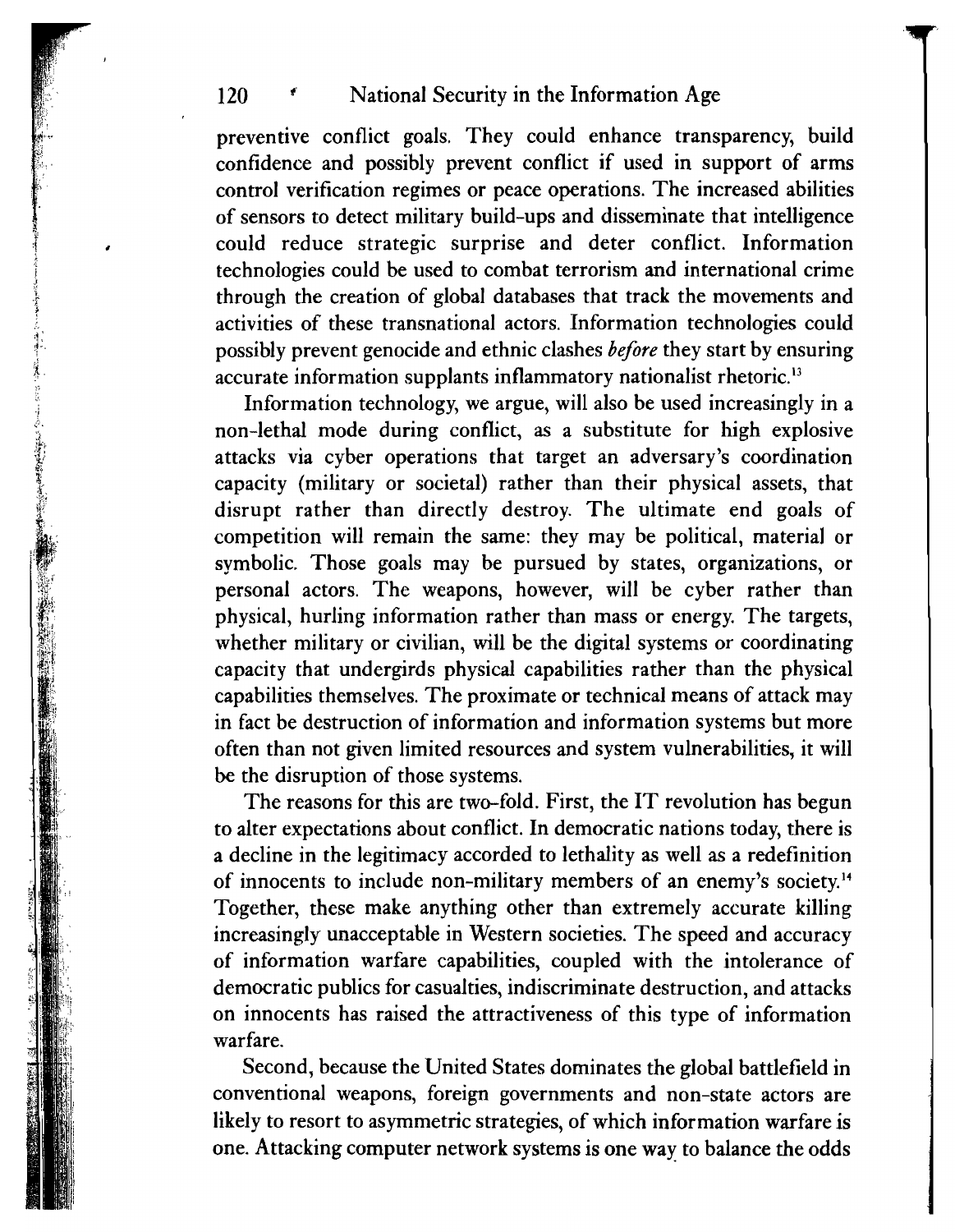d IS :s 'e n e d d g

a e I t f r r

,<br>, , against a conventionally superior opponent. For weaker actors that cannot marshal the physical capability necessary to harm or influence more powerful adversaries, cyber attacks on information assets may become the strategy of choice. Particularly given an adversary with a highly informatized society and military, it makes logical sense to target the information systems of the adversary that provide intelligence about the opponents' tactics and strategy, that exercise command and control over, and direction of, capabilities and assets, and that undergird the functioning of the adversary's society and economy.

Information warfare of this disruptive variant is particularly challenging for our understanding of conflict because it blurs the peace-war boundary. Given the technological potential for intrusion, the temptation to pre-emptively disrupt in order to 'prepare the battlefield' before conventional hostilities or a crisis begins, or to incapacitate an adversary's war-making system by causing a complete or partial loss of function, is strong. A pre-battle information suppression operation might shatter an enemy's will to fight but docs this first strike constitute a use of force?<sup>15</sup> The peace-war boundary may become virtually meaningless. Moreover, it is no longer self-evident what the battlefield is in an IW context, whether warfare is really occurring if there is no loss of life, and whether an actor would expend other types of personnel and equipment if attacked solely by electronic means.

The ultimate objective of information warfare  $-$  the use of information assets in the service of strategy  $-$  is to make the war or competition more costly for the adversary such that the adversary submits to one's will or never engages in the conflict or enters the competition/market at all. The proximate objective toward this end is always to compromise the adversary's information security. Information security rests on three pillars: confidentiality, integrity and availability (see Figure 2).!6 Confidentiality involves keeping secrets a secret. Integrity involves evaluating and maintaining the trustworthiness of data. Availability involves ensuring data and systems are available for use. Every IW attack compromises one or more of these three pillars.

Generically, all IW attacks are an assault on the security of information-the information itself and/or the systems that collect, process and disseminate the information. The targets are the enemy's beliefs, knowledge and information gathering, processing and disseminating capabilities. In the military realm, information attacks aim to send enough messages to convince the enemy to stop fighting or to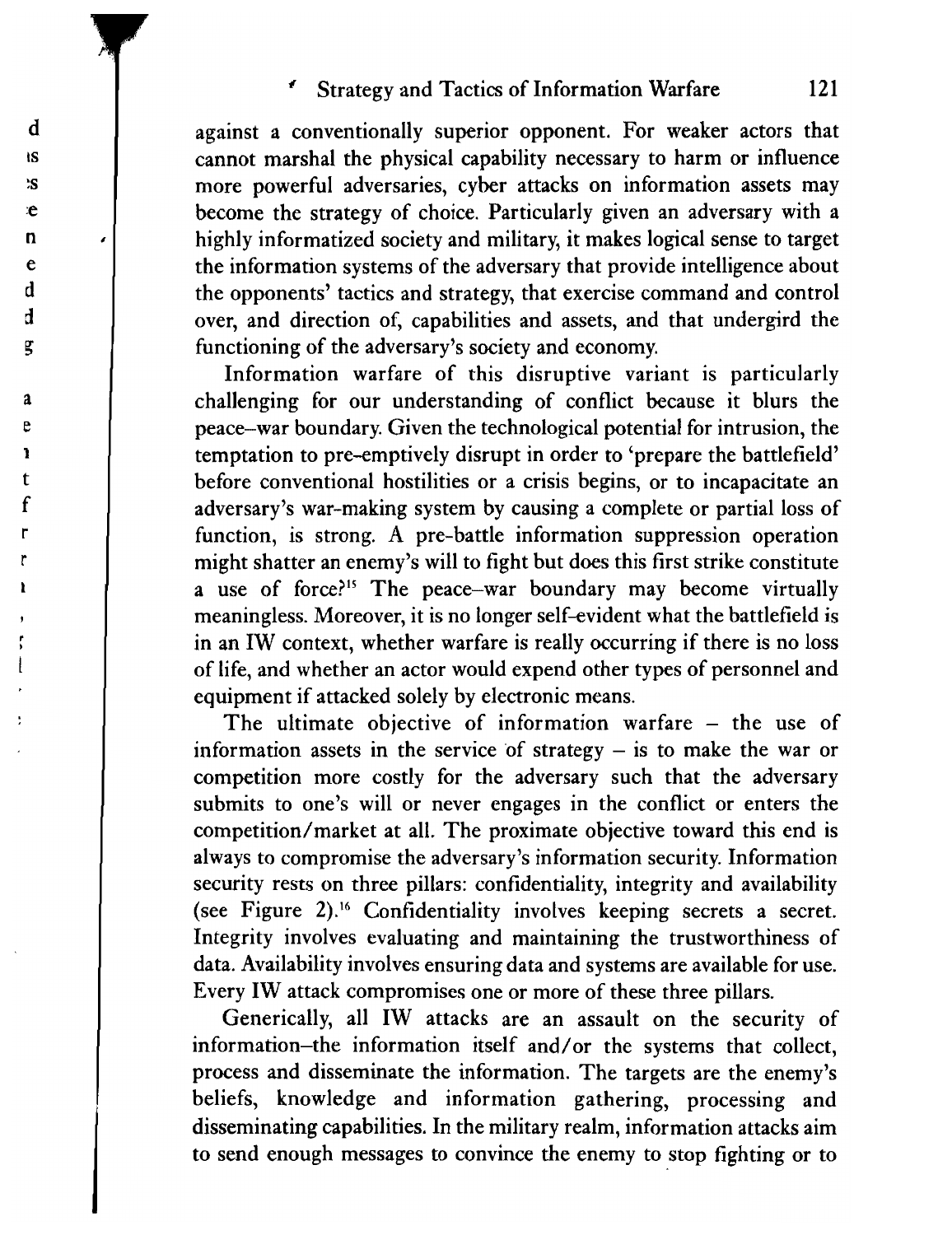# , 122 National Security in the Information Age

#### FIGURE 2

| <b>Information Security</b><br>Pillar | <b>Goal of Attack</b>                                        | <b>Technical Objective</b><br>Theft or unauthorized use of<br>valuable data |  |
|---------------------------------------|--------------------------------------------------------------|-----------------------------------------------------------------------------|--|
| Confidentiality                       | Exploit adversary's information<br>systems                   |                                                                             |  |
| Integrity                             | Distribute misinformation or<br>disinformation               | Corrupt or modify adversary's<br>information or information systems         |  |
| <i>Availability</i>                   | Deny, destroy, or cripple<br>adversary's information systems | Destroy key information; paralyze<br>adversary's information systems        |  |

#### ASSAULTS ON INFORMATION SECURITY

refrain from fighting, or to disrupt or destroy the communication channels to affect the adversary's implementation of strategy and ability to fight or resist. Messages may be direct  $-\text{aimed}$  at civilian and military leaders and their armed forces - or indirect - aimed at the public whose support may be necessary to wage a war. In the commercial realm, the goal is to influence the behaviour of actors in the marketplace  $$ competitors, customers, suppliers, the public  $-$  to achieve business objectives.

Beyond this generic description, however, there is a vast array of modes of attack. Most discussions of IW focus on the dichotomy between destruction and disruption. But there are important differences between disrupting, disabling, crippling, corrupting and delaying such that the techniques short of destruction provide attackers with the ability to finely calibrate their assault. Moreover, destruction may be physical or logical. Finally, advances in IT have dramatically expanded the modes of diversion, distraction, distortion, monitoring and controlling.

The rest of this paper discusses the underlying logic and technical prerequisites of various types of information attacks focusing chiefly on Cell IV of Figure I, non-lethal warfare. It is useful to think in terms of technical or cyber goals, and higher order political, material or symbolic goals. We first discuss the technical goals of attack, such as the use of cyber resources to cripple systems. Our discussion of these cyber goals applies equally to strategic information warfare  $-$  or attacks on the homeland directly  $-$  and to battlefield information warfare. Cyber goals however do not speak directly to the larger impact on society; rather, they characterize the effects upon the systems and infrastructure involved. The distinction between cyber goals and higher order goals is

,

,

'V

 $\mathcal{E}_{\mathcal{E}}$ i: '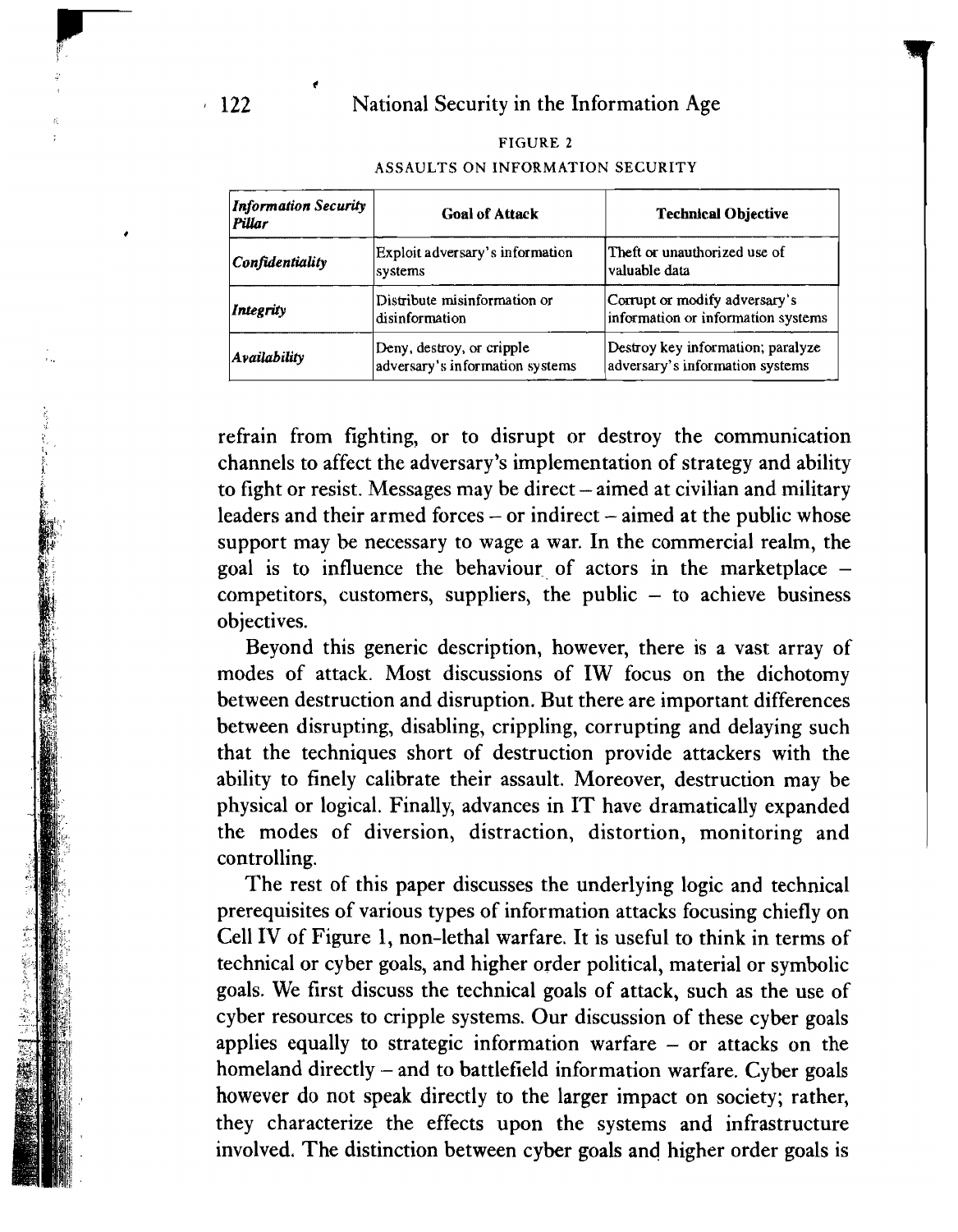important. Cyber goals are primitives, in the sense that they cannot be broken down further. Higher order goals result from an attacker achieving cyber goals in such a way that the effect of achieving those goals also achieves a more general political, material or symbolic goal. Any particular campaign is likely to be comprised of several different cyber goals (See Figure 3).

In what follows, we discuss each goal individually. However, different cyber goals, and hence different types of attack, can and probably will be combined to achieve the attacker's end purpose. Obtaining a desired result may require intermediate results. For example, suppose an attacker wishes to monitor or control an adversary. In order to do this effectively, the attacker may need to distract the enemy so the attacker can tamper with the system to be monitored. Hence two sets of attacks are launched. The first involves much activity that is likely to be detected but will require some set of defences to be created. This diverts the enemy from noticing the second, subtler set of attacks that tamper with the system (for example, by adding a kernel loadable module) to insert keystroke recorders in appropriate places, thus achieving the desired goal. The reader is encouraged to construct multi-level attacks in which the ancillary efforts aid in achieving the desired goal.

### CYBER GOALS

*Destruction* requires disabling a system in such a way that it cannot be recovered. It must be rebuilt or recreated. Destruction may occur in either the virtual realm or the physical one, but the key point is that something in the virtual realm triggers the destruction.

Gausewitz championed the principle of destruction as the most expedient way to achieve one's political objectives, as the shortest and surest way to defeat the enemy and impose one's will. Destruction has typically required the maximum concentration of physical force at the decisive point to irreparably damage the adversary's armed forces, or 'centre of gravity'. Destruction is the most decisive method for achieving one's political objectives, the most costly if it succeeds and the most damaging if it fails. Though Clausewitz's 'principle of destruction' is usually equated with physical destruction, Handel notes that 'by destruction, Clausewitz does not necessarily mean physical eradication or devastation of the enemy; he is also referring to destruction of the enemy's will to go on fighting'.<sup>17</sup> Destruction, in other words, encompasses both the physical and moral destruction of the enemy's forces.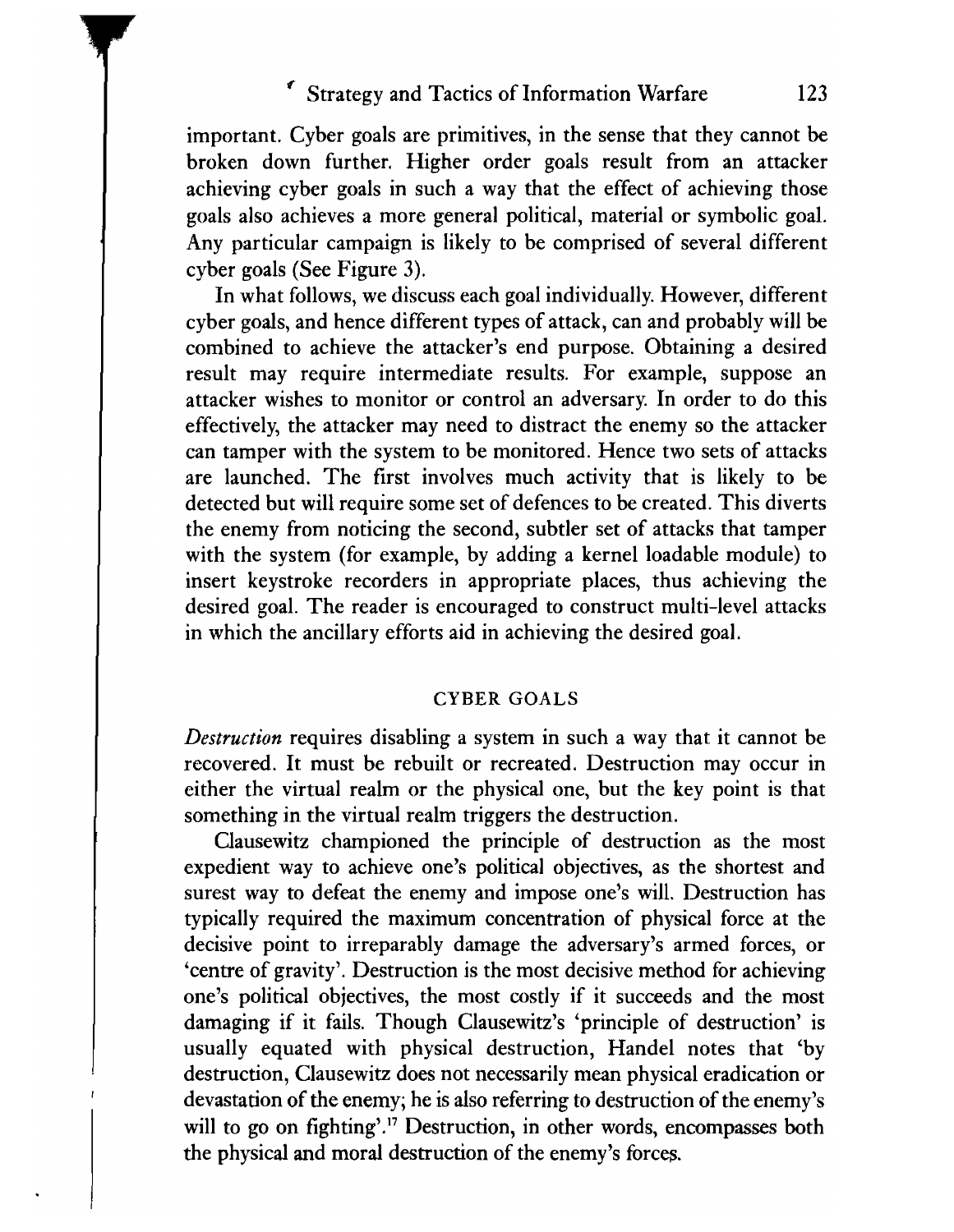.124 National Security in the Information Age

### FIGURE 3

### GOALS AND TACTICS OF INFORMATION ATTACKS

| <b>Goal of Attack</b>                     | <b>Information Security</b><br><b>Pillar Compromised</b>                                  | <b>Tactics</b>                                                                                                                                                                                                                                                            | Type of<br>Goal |
|-------------------------------------------|-------------------------------------------------------------------------------------------|---------------------------------------------------------------------------------------------------------------------------------------------------------------------------------------------------------------------------------------------------------------------------|-----------------|
| Destroy                                   | Availability                                                                              | Insert information that causes destruction of system;<br>messing with refresh rate on some early monitors                                                                                                                                                                 | Cyber           |
| Disable, cripple,<br>disrupt              | Availability                                                                              | Targets conduit; denial-of-service; swamp system<br>(distributed denial of service attack); ping of death<br>(sending a special packet that causes system to<br>freeze, effectively disabling it); some worms and<br>viruses                                              | Cyber           |
| Delay                                     | Availability Integrity<br>(e.g., trustworthiness of<br>information degrades<br>over time) | Prevent timely delivery of messages (e.g., that<br>authorize payment on contract or delivery of critical<br>supplies to different military theater); increase<br>traffic on some segments of network to increase<br>time to delivery; increase load on routers or servers | Cyber           |
| Divert and<br>distract                    | Availability                                                                              | Divert target's attention and resources; hide other<br>attacks or delay their discovery; script kiddie<br>attacks while others are working much more subtly                                                                                                               | Cyber           |
| Distort                                   | Confidentiality<br>Integrity                                                              | Targets content vs conduit; perception<br>management; psychological operations                                                                                                                                                                                            | Cyber           |
| Monitor and<br>control                    | Confidentiality<br>Integrity                                                              | Code breaking; feeding misinformation (mimicking<br>known signal so well that receiver cannot<br>distinguish phony signal from real signal); mirror<br>image sites; use of various techniques to mask<br>identity of penetrating party into network or system             | Cyber           |
| Swagger                                   | Confidentiality<br>Integrity<br>Availability                                              | Demonstrations of one's abilities by attacking high<br>value targets, highly protected systems, or by<br>launching simultaneous attacks                                                                                                                                   | Symbolic        |
| Punish                                    | Availability                                                                              | Attacks on electrical, water, and medical<br>infrastructure to maximize societal pain and<br>suffering                                                                                                                                                                    | Political       |
| Deter                                     | Availability                                                                              | Impressive simulations and exercises; prebattlefield<br>information attacks against command and control<br>networks or leadership to shatter will to fight                                                                                                                | Polítical       |
| Coerce                                    | Integrity<br>Availability                                                                 | Limited attacks that demonstrate power to hurt and<br>inflict calibrated pain and damage to induce<br>compliance                                                                                                                                                          | Political       |
| Undermine<br>confidence and<br>legitimacy | Integrity                                                                                 | Infiltrate bank's computer system; alter critical files<br>on system to allow unauthorized users entry to<br>alter/delete user files unexpectedly; Trojan horses                                                                                                          | Symbolic        |
| Market<br>manipulation                    | Confidentiality<br>Integrity                                                              | Industrial espionage; information denial; break in<br>and copy files; plant backdoors to allow reentry;<br>plant sniffing programs to obtain user keystrokes<br>and other actions                                                                                         | Material        |
| Personal gain                             | Confidentiality<br>Integrity<br>Availability                                              | Infiltrate bank's computer system to transfer money<br>into or out of account; infiltrate registrar's computer<br>to change semester grades; extortion; blocking<br>access to a competitor's service                                                                      | Material        |

Destruction has always required knowledge of how the system interacts with external entities, and this is true in the virtual world as well as the physical world. Physical destruction in particular requires knowledge of the environment of the system, such as characteristics of its hardware or its location. Two examples are changing the refresh rate

-,-. .-~~ .... ----.-

,

 $\frac{1}{2}$  $\frac{1}{2}$ 

i

**地名美国哈尔德 计数据 医神经病的 医心理** 

i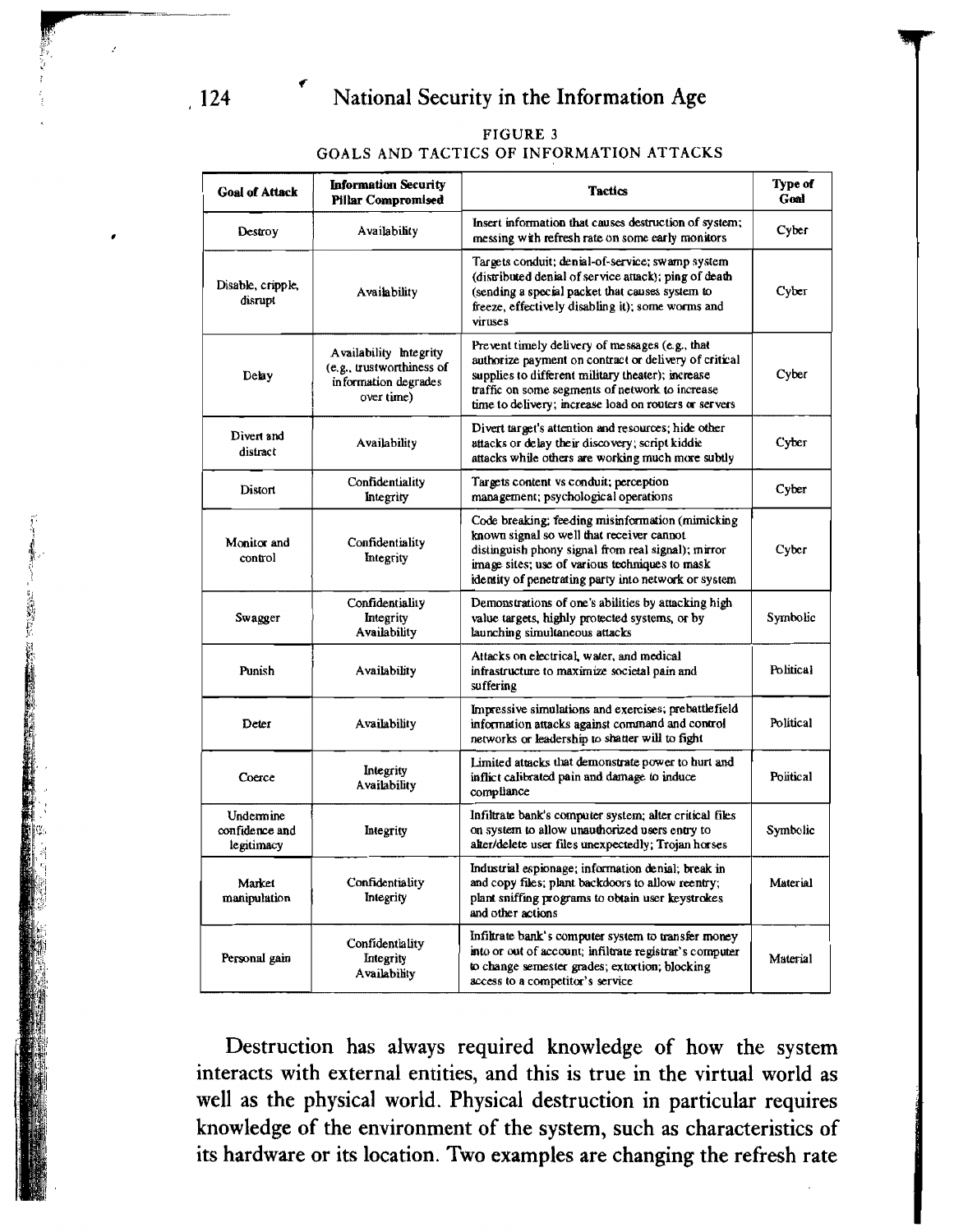of some older monitors (which causes them to burn out), and modifying the programming of avionics systems that control aeroplanes (which could cause the aeroplane to crash). The refresh rate is a function of the monitor's hardware. The avionics computer is in a precarious location, and its well-being depends upon its programming (and inputs) being correct. In both cases, the attack is designed to override any constraints intended to ensure the system functions within acceptable parameters, causing destruction.

Logical destruction, in which the hardware of the system is left alone but the logic or data of the system is rendered unintelligible and unrecoverable, typically requires physical destruction of backup information. If no backup information is present, deleting the software or data suffices for the attack to succeed. This requires either inserting code to delete the information (using a buffer overflow attack, for example), triggering resident code (such as resides in some servers), or acquiring privileges (for example, by compromising a privileged server). In order to determine which of these approaches is feasible, the attackers will probe the system to determine first, what servers are active and second, whether any of the active servers have these capabilities. The probes may request identifying information or characteristics of the server or simply send command sequences to the servers to determine how they react.<sup>18</sup>

The attacker needs information about the system to identify the most effective way to destroy it. Thus, an attack with the goal of destruction will begin with some type of analysis of the target's relationship to its environment. This phase again may be logical, in which case the attacker will probe the target, or physical, in which case the attacker will acquire instruction manuals and descriptions of the target system and its uses. In this case, probing the target will establish the characteristics that enable an attacker to discover the needed information to launch the attack, but the information will be obtained from manuals. Hence the level of probing may be much less.

Thus, the precursors to an attack intended to destroy the target system will require identifying the ways in which the system interacts with its environment. This in turn requires identifying the target system type, and its function. Probing network servers and the network protocol stack will help establish this information. Further, the attacks will target specific functions and features of the target.

*Disabling* renders equipment inoperable but repairable (e.g., by reboot). With *crippling,* equipment continues to operate but some key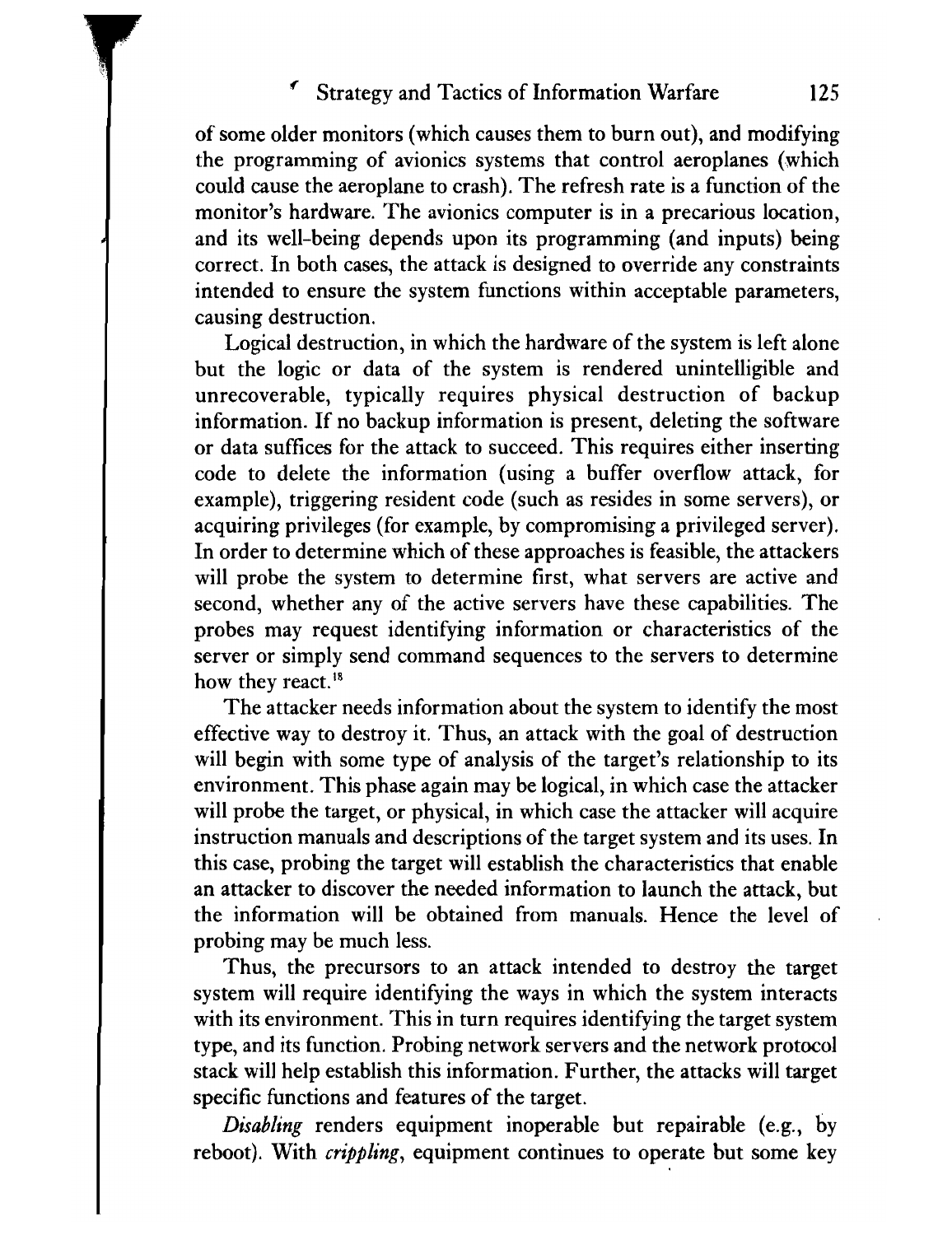# 126 Y National Security in the Information Age

•

functions, those that are central to the goal or purpose of the system, fail. For example, a mail server may no longer be able to process mail but will respond to other requests. With *disruption,* equipment continues to function with intermittent failures, or a message changes unexpectedly as it moves from one point to another. A key tactic to achieve these results is denial of service. In principle, denial of service is nothing new in warfare, given that bombing a target takes it out of service. However, cyber attacks allow one to disable, cripple and disrupt non-lethally, and to pre-emptively disrupt in order to prepare the battlefield before conventional hostilities begin. In the military domain, the object of a denial of service attack would be to make the enemy blind and deaf, to cut off his ability to see and deny him access to information necessary to fight the war and command his troops. Though computer software operators disrupting other computers are not likely to be seen as dangerous, let alone as acts of war, disruption can be as great a security threat as destruction.

Disabling, crippling and disrupting are all goals that require that the system be overwhelmed in some fashion. In this context, 'overwhelmed' means that all resources of a particular type are serving an attacker, and none can be deallocated to be reassigned to a legitimate user. An example is the distributed denial of service attack. This attack simply swamps the target system (or its gateway), preventing network connections from users who wish to use the system. The requests for network connections from the attackers absorb all available space in the connection queue, and whenever a connection is terminated (by a time-out, for example), the deallocated resource is immediately reallocated to the attacker. If network connections unrelated to the distributed denial of service attack occur, they are highly unlikely to succeed.

A variant is to block the use of resources, as in the ping of death. An attacker sends a ping packet of maximum size, with the offset also set to maximum size. This causes the receiver to freeze, or lock its resources so they are unavailable to other senders. This achieves the same effect as overwhelming the system, except that the attacker need not send requests continuously. One request is enough.

In this case, the attack will either exploit known characteristics of the target or simply overwhelm resources. This suggests two characteristics. Either the attack uses specific inputs to block the resources, or the attack uses resources repeatedly. The first of these is difficult to characterize a priori, because the inputs that will cause the system to freeze are not

i,:-

 $\mathbb{R}^n$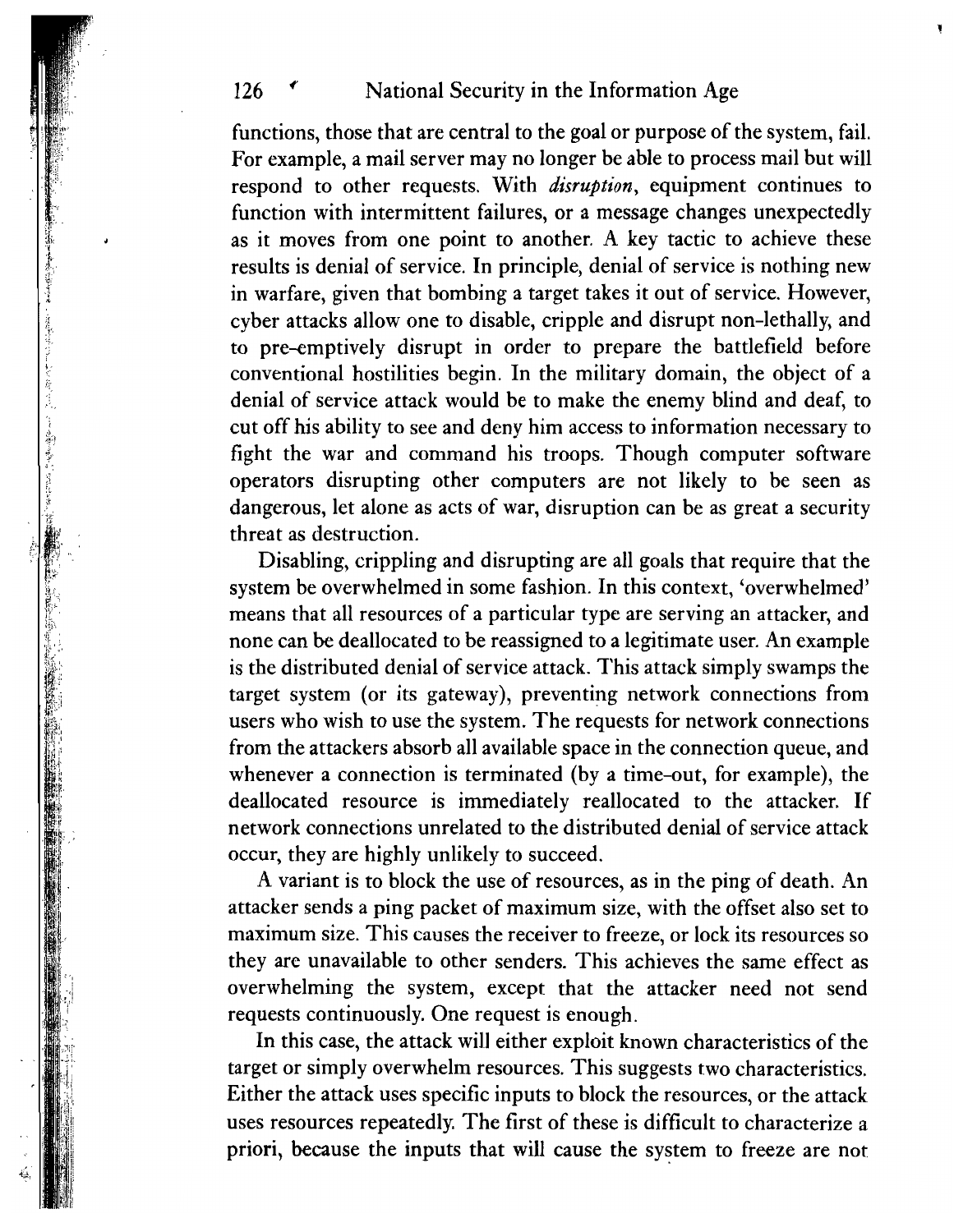I. II  $\Omega$ y e v .<br>י,  $\mathbf{I}$ e a  $\overline{\mathbf{C}}$  $\mathbf{D}$ e s f

•

 $\ddot{\vec{r}}$ 

 $\mathbf{I}$ 

 $\ddot{\phantom{0}}$ > · 1 ; I • · f

known, However, an attacker will likely try inputs that are known to block some systems in the hope that one will succeed with the target, The second is characterized by an anomalous increase in the amount of traffic, the goal being to prevent the target from having resources free to assign to the non-attacking users,

An interesting insight into the nature of this attack is that the system recovers when the attack ends, or when the system managers reallocate resources to avoid the attacker being given any. This distinguishes it from destruction, in which the system managers must take specific steps to make it recover, Once a destructive attack is launched, the attacker cannot restore the system.

With *delay*, equipment continues to function as before but more slowly; or a message takes an unexpectedly long time to go from one point to another. The goal of delay is to disrupt the timely delivery of messages. The attack may either disrupt the network components of the sender or receiver, or of the path that the message will take, Two approaches are possible. Either the sending or receiving machine will be attacked, or a network component will be attacked, In both cases, the attack is similar to that of disabling, crippling and corrupting, except that the attack aims at overwhelming the target system intermittently rather than until the next reboot.

The boundary between delay and disruption lies in the fate of the messages. Disruption requires their destruction. Delay simply prevents them from arriving in a timely fashion. Hence a delaying attack will not disrupt all components of the communication path, but merely some. This type of attack is more localized than disruptive attacks. It is comparable to a 'surgical strike' that disables critical resources that can be replaced, but the time required to replace the resource causes delay, Thus, delaying attacks are characterized in the same way as those for disabling, crippling and corrupting, but are localized to particular elements of the path rather than attacking the entire path (by flooding) or discarding messages at the end points,

*Diversion* and *distortion* are forms of deception, The logic behind deception is to 'fabricate a pattern, albeit a bogus one, which will result in your adversary building up a false picture of reality. You hope that, as a result of his conclusion, he will either act incorrectly or fail to take advantage of a situation which, although he may not realize it, is favourable to him.'!' *Diversion or distraction* is the simplest and most common form of deception. The mechanism employed is the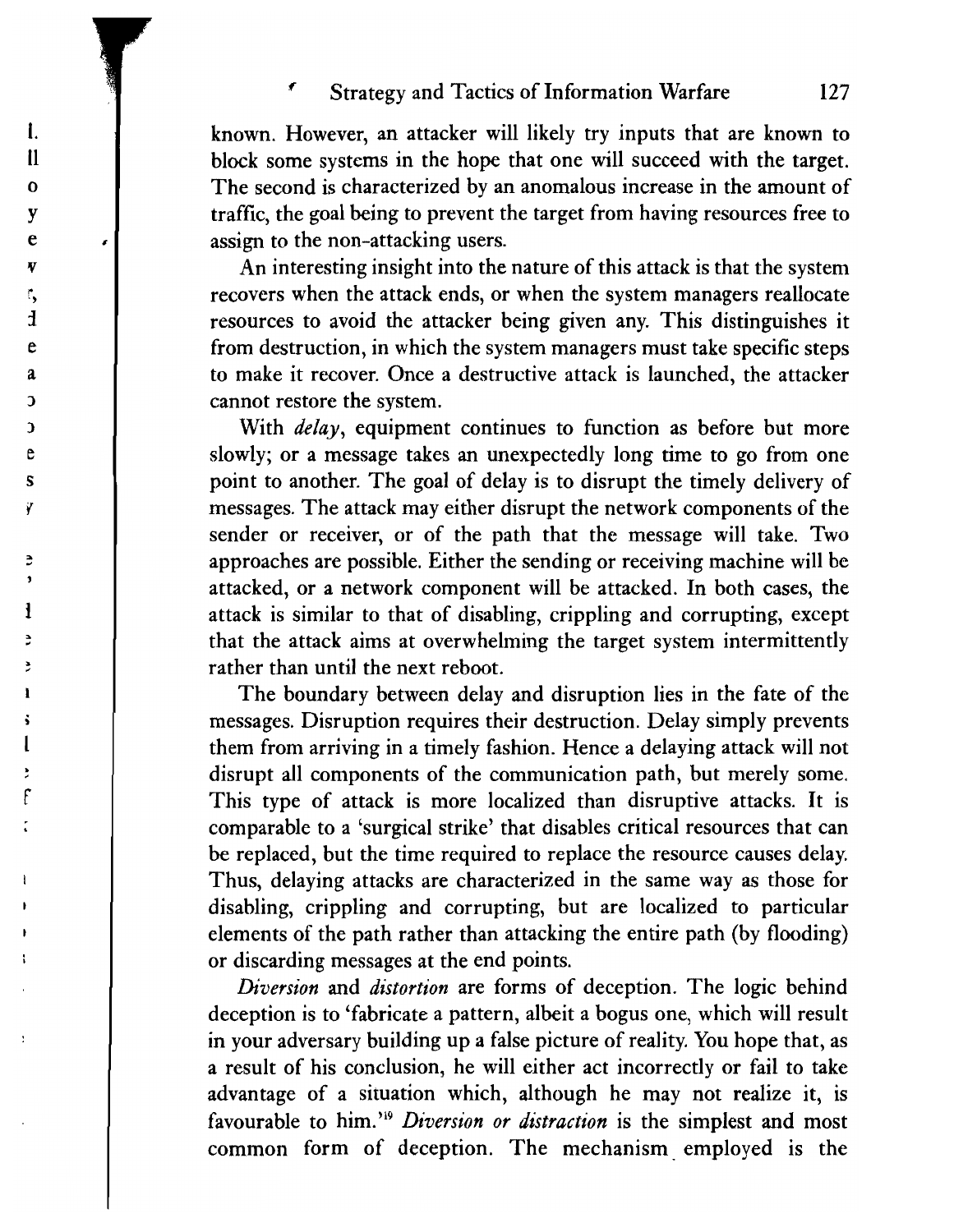### 128 National Security in the Information Age

,

disposition of one's own forces, physical or cyber, to dilute the adversary's ability to concentrate resources and efforts at the decisive point to achieve swift victory.<sup>20</sup> According to Sun Tzu, victory depends on superiority at the decisive point of engagement but this goal is best achieved not by focusing only on concentrating one's own forces while ignoring the enemy. It requires a method to force the enemy to disperse his forces, resources, capabilities and attention. Deception through diversion becomes central.<sup>21</sup>

la de la característica de la característica de la característica de la característica de la característica de<br>La característica de la característica de la característica de la característica de la característica de la ca

j.

*Distortion* is a form of deception that targets the content of the population's information space. It is frequently referred to as 'perception management'.<sup>22</sup> In this respect, it differs from many other types of information warfare that target the conduit of information whether through destruction, disabling, crippling, disruption or delay. However, distortion requires that one exploit the conduit of the information, or the communications medium, whether it is face-to-face contact, $^{23}$  print, telecommunications, broadcast or computer networks. $^{24}$ The mechanism employed in distortion is the manipulation of the accuracy of information (through fabrication of information or falsification of existing information) in order to shape the adversary's perceptions, and by extension influence his reasoning, decision making **and actions. <sup>25</sup>**

While Clausewitz viewed destruction as the core principle of warfare, Sun Tzu accorded deception to that paramount position because successful deception may allow one to achieve surprise. If the deceiver can conceal his true objectives, the enemy may concentrate his forces in the wrong places, thereby weakening himself at the decisive point of **engagement.26** 

Deception is intimately related to security. Dewar summarizes the purposes of security as preventing the enemy from deducing your location, capabilities, plan of attack, timing of attack, means of attack, and sources of intelligence.<sup>27</sup> Conversely, the purposes of deception are to persuade the enemy that you are elsewhere, your capabilities are different from what they are, your plan is to do something else, somewhere else, at a different time and in a different manner. The successful deception is difficult to achieve. It requires centralized control and coordination; thorough preparation; consistency with the pattern of events the enemy has come to expect; redundancy (e.g., false indicators presented to the enemy through as many intelligence or surveillance sources as possible); careful timing to allow the enemy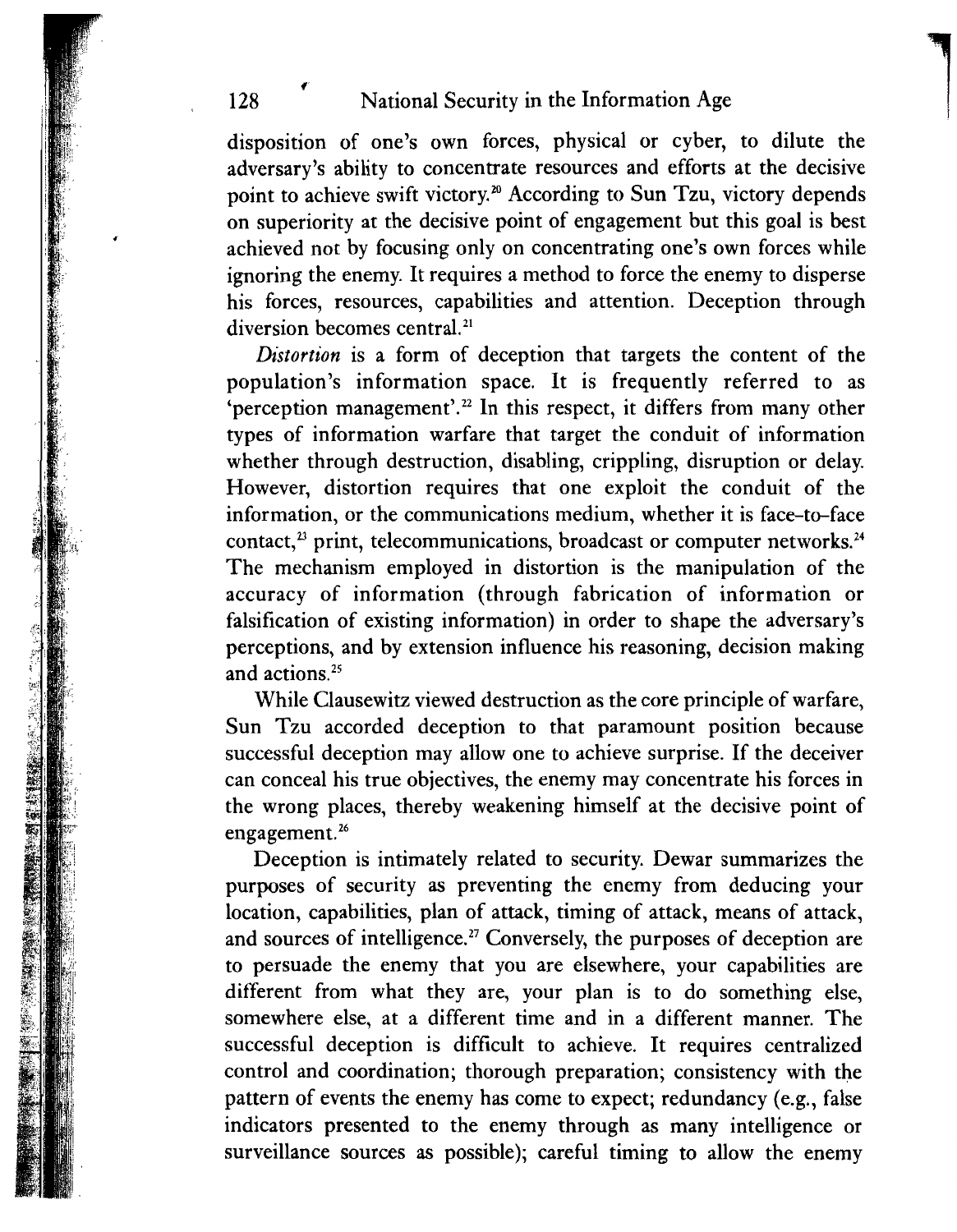enough time to react to false information but insufficient time for analysis to uncover the deception; and maintenance of normal security **precautions so as not to arouse the enemy's suspicions. 28 Dewar**  emphasizes that 'All deception has a limited and relatively short life span before it is exposed. The degree of sophistication required to make a ploy successful is directly related to the length of time over which it has to be sustained.<sup>'29</sup> Moreover, individuals, groups and populations will vary in their susceptibility to deception. In the information age, those who have come to rely heavily on electronic and digital sources of information and intelligence are likely to be the most susceptible to the manipulation and distortion of those sources of information.

,

Dewar contends that the battlefield has not always presented the same opportunities for deception. In the eighteenth century, the battlefield was completely visible; hence Clausewitz's scepticism about the chances for successful deception and surprise. In the nineteenth century, the battlefield became much larger and visibility declined. The Second World War was the apex of the 'Empty Battlefield' while reconnaissance and surveillance technologies in the post-1945 era have returned a much larger battlefield to near complete visibility. Yet today's digital technologies allow one to easily create and manipulate documents and digital images. While the physical battlefield may be more transparent, the digital battlefield provides unprecedented opportunities for deception.

The essence of diversion is to attract the enemy's attention. While the enemy is otherwise occupied, the attacker can launch the 'real' attack. This makes diversion and distraction uniquely suited to be a precursor to, or component of, other attacks. This suggests a simple characterization of such an attack: obviousness. **If** the attack cannot be detected, the enemy cannot respond. Hence the attack must be of a nature that the enemy can detect. Ideally, the enemy will be forced to divert resources to handle the attack as well. Thus, the attacker may use well-known attacks that require the enemy to take procedural steps to protect the enemy. The enemy must then focus on the attack, and may not notice the more subtle attack from which her attention is being diverted.

Diversionary attacks can be defensive, as in the classic diversionary response launched when some East German attackers broke into a computer at Lawrence Berkeley Laboratory in the mid-J980s. Cliff Stoll, a system administrator, was determined to trace the attackers, whom he realized were coming over a telephone line from somewhere in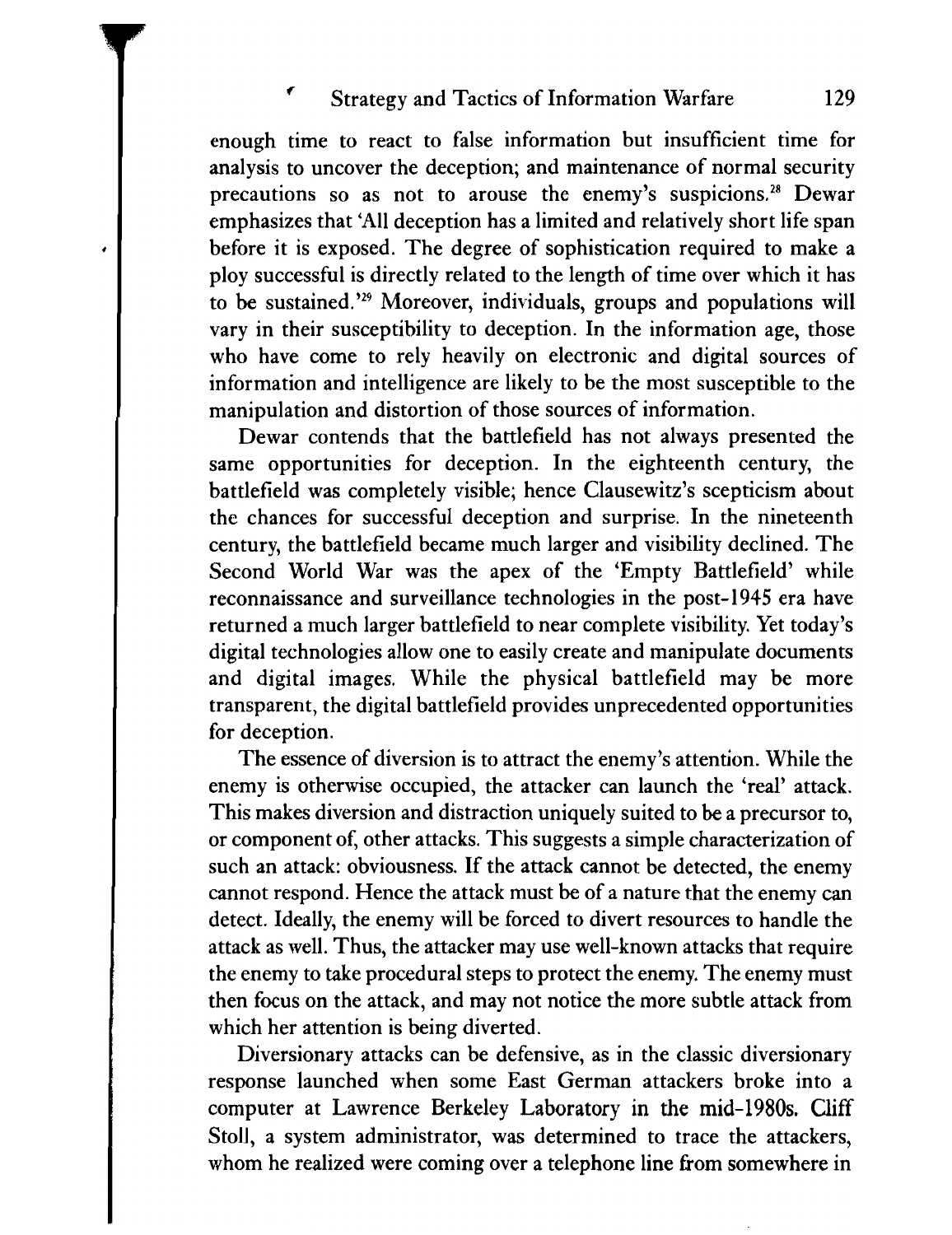# 130 National Security in the Information Age

Germany. But tracing an international call required time, and the attacker was never connected for long enough. So Stoll created a false document that contained information the attacker would desire. **It**  would also take several hours to download over a telephone line. When the attacker found the document, he downloaded it  $-$  and that diverted the attacker's attention from the telephone trace, which located him.<sup>30</sup>

Distortion manages the enemy's perception of what is happening. The goal of distortion is to make the enemy believe something that the attacker wants the enemy to believe. For example, one can configure an electronic mail server to greet a client with a declaration that it is *sendmail* version 8.9, when in reality it is a *postfix* mailer. As different mail servers have different vulnerabilities, this leads to an attacker wasting resources on attacks that work on *sendmail* version 8.9 mail servers but not on *postfix* servers. **In** a parallel fashion US surveillance and reconnaissance aircraft not only can collect and jam enemy radar and radio emissions but also plant false targets in enemy radars and spoof enemy air defence systems.<sup>31</sup>

A characteristic of distortion attacks is control of resources. The attacker must control the enemy's access to information involved in the distortion. If the enemy can obtain information indicating inconsistencies, then the enemy may realize that the attack is under way. Thus, the attacker must identify all paths along which the enemy can obtain the information to be distorted. This requires a complete understanding of the enemy's relationship to the information involved in the distortion. This would require probing not only the enemy, but also intermediaries along the paths of information flow to determine if they can detect the distortion (and feed information back to the enemy).

While distortion and deception usually involve replacing information with a phoney signal, *monitoring* and *controlling* involve infiltration of the enemy's information space and hiding the signal in order to gather information. Infiltration for the purposes of monitoring creates opportunities for deception since the enemy presumably is unaware that his information resources have been compromised and will continue to trust them. Monitoring is a crucial foundation for deception. Good intelligence and penetration of the enemy's camp are the means to understand the enemy's thoughts, expectations, and plans.<sup>32</sup>

The distinction that is important is your ability to predict the resulting actions of the enemy. With distortion/deception, we are simply misleading the enemy, either in his information space or our space, by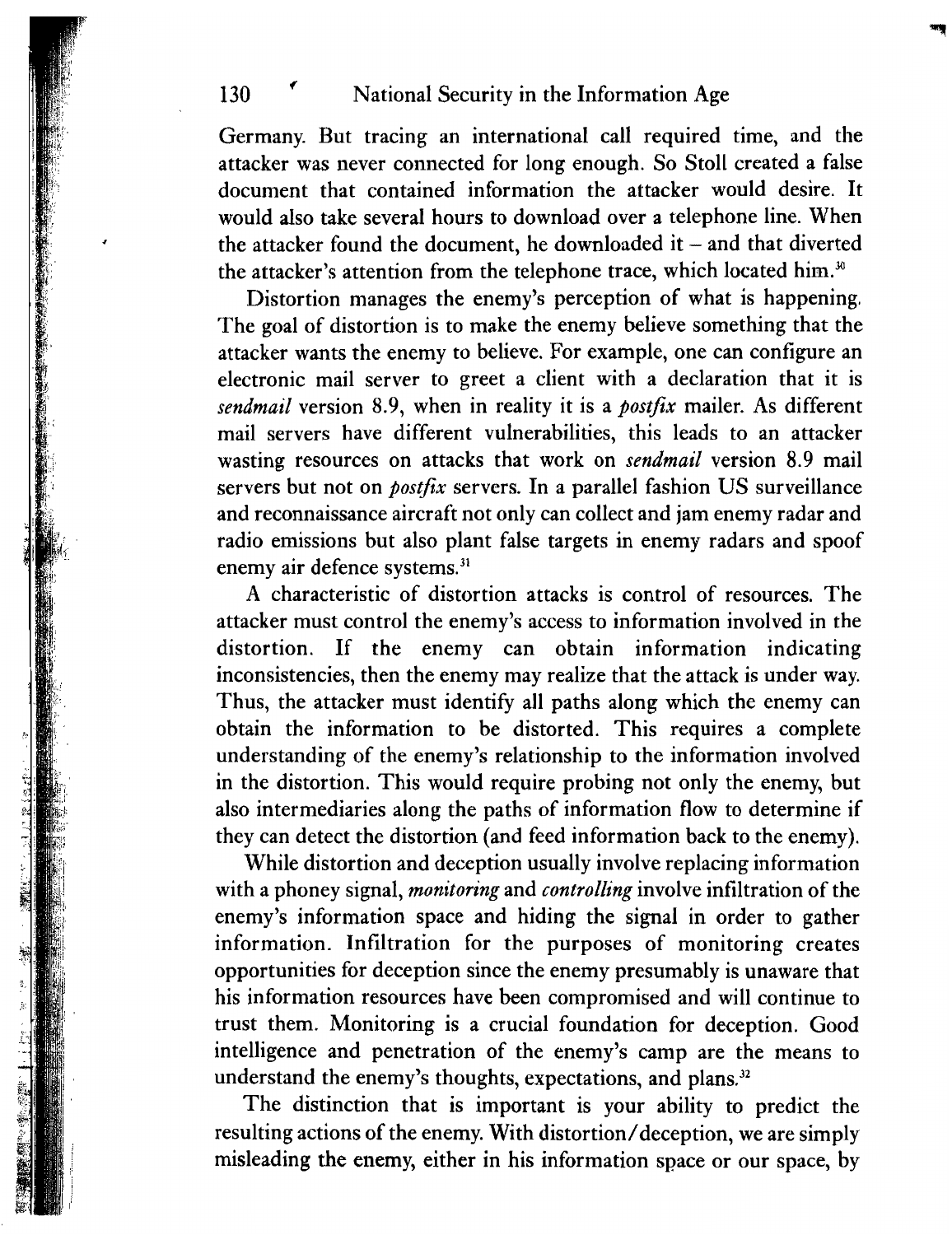feeding the enemy false or distorted information. With monitoring/ controlling, we are attempting to see what the enemy is doing, and force her to specific actions or situations. For example, we may place false documents in our information space to mislead the enemy, but not know what the results will be. This is distortion/deception. Or we may concoct the documents to produce specific results or actions. This is controlling, of which deception is a part. Or, we may instrument the system to record who grabs the documents. This is monitoring.

,

The difference between monitoring and controlling is that monitoring is passive, whereas controlling is active. Monitoring may require action to initiate the monitoring, but once the mechanisms for monitoring are in place, the attacker need take no further action. An example of monitoring is to record keystrokes. The attacker must insert appropriate code into the kernel (usually done via a kernel-Ioadable module), but after the insertion the mechanism simply records all keystrokes entered at the system. In some cases, the attacker need only persuade the enemy to take some action, such as downloading a file or executing a program. The Trojan horse is an example of this technique.<sup>33</sup>

Controlling is similar to distortion, except that the goal of control is to force the enemy to take specific actions or to enter specific states of operation. Distortion may be a component of control, as it was in Cheswick's manipulation of Berferd.<sup>34</sup> By distorting the environment that Berferd perceived, Cheswick made Berferd take specific actions which (he hoped) would identify Berferd. Contrast this to the use of honeypots,<sup>35</sup> in which the distortion fools the enemy into thinking they are on a system with sensitive information or desired resources. They then try to compromise the system. The attackers can monitor every action, and by changing the configuration of the system, trick the enemy into revealing their capabilities.

Controlling may be more direct. The NetBus<sup>36</sup> attack tool allowed the attacker to perform system administrative tasks, such as monitoring the other users of the system, inserting keystrokes, reading screens, and shutting the system down. This tool was placed into a computer game that was made publicly available. A number of sites downloaded and installed the game, giving the attackers complete control of their system.

Monitoring requires the ability to read traffic. This means that the attacker must have, or obtain, read access to some part of the commnnications channel. Similarly, controlling requires the ability to write or modify traffic, meaning that the attacker must have, or obtain, write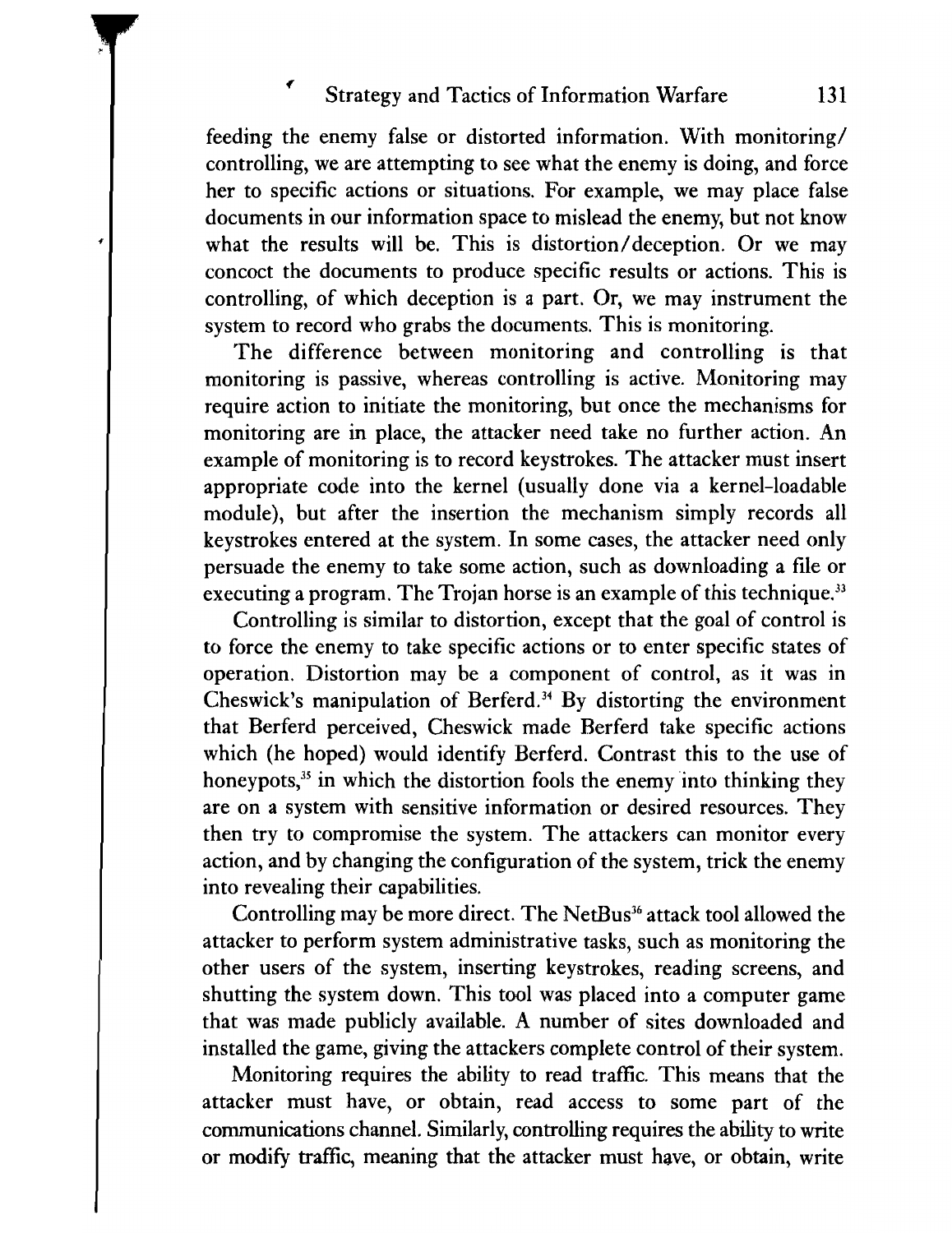access to some part of the communications channel. Thus, a characteristic of these attacks is an analysis of the communications paths that the enemy uses, in order to obtain the needed access. A secondary characteristic is that the attacker must penetrate some component of the channel, such as the kernel (or sending or receiving process) of an endpoint, or an intermediate system such as a router. The attacker may compromise the component directly, through a penetration attack, or indirectly, through a Trojan horse that contains the compromise when it is executed.

### HIGHER ORDER GOALS

*Swaggering* traditionally has involved the peaceful use of military force to display one's might. Typically, nations display their military prowess at military exercises, national demonstrations, or through the purchase or manufacture of prestigious weapons." According to Art, 'the swagger use of force is the most egoistic: It aims to enhance the national pride of a people or to satisfy the personal ambitions of a ruler. A state or statesman swaggers in order to look and feel more powerful and important, or to be taken seriously by others in the councils of international decision making, to enhance the nation's image in the eyes of others.<sup>'38</sup> In the short run, swaggering serves no specific instrumental purpose. In the long run, it may enhance the state's offensive, defensive, and deterrent capabilities. Der Derian argued that impressive cyber demonstrations and exercises could serve the same purpose as nuclear testing. Through technological exhibitionism, swaggering one's cyber capabilities could render visible and plausible one's power, thereby acting as a cyber-deterrent.<sup>39</sup>

As swaggering is primarily a public activity, the attacker must create an effect that others can see. The attack, or its effects, must be obvious to all. The attacker who penetrated Stanford's network is a good example of swaggering, because he discussed with the Stanford administrators what he was doing as he did it.<sup> $#$ </sup> The (possibly apocryphal) compromise of a sensitive Air Force system, in which a group of Air Force computer security experts were assured the system was impenetrable and promptly demonstrated the falsity of the claim by having the computer print a parody of the press release, is another example.

The characteristic of an attack with swaggering as its goal is visibility. The result need not be visible to all; it may only be visible to a select few (as in the above examples). But it must be visible to someone. Hence

¥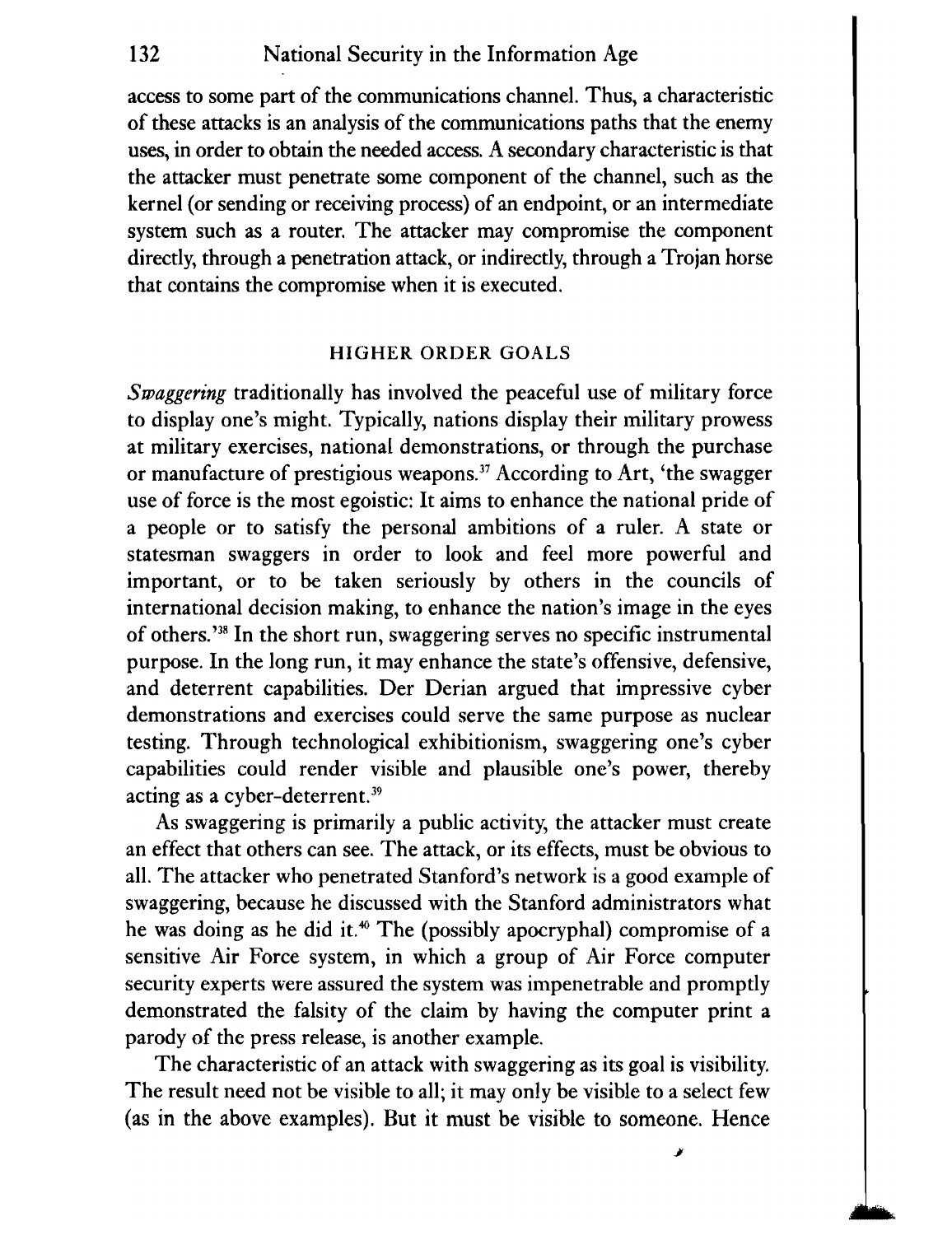I t  $\bullet$ •

þ

 $\frac{1}{2}$ 

these attacks tend to be obvious either in their execution or their results. This suggests the use of well-known techniques of attack for which adequate responses are not available, so the enemy can detect the attack, or publicly visible resuits, such as the recent spate of defacements of web pages. In this sense, swaggering attacks are similar to attacks used to divert and distract.

*Punishing* involves the use of force to inflict pain and suffering. Schelling distinguishes brute force, which seeks to overcome another's strength, from the threat of pain, which seeks to structure another's motives.'! Punishment is a form of coercion designed to induce compliance. Successful use of the strategy of punishment requires knowing what an adversary treasures and fears. According to Schelling, the difference between brute force and coercion is less in the instrument than in the intent. Brute force seeks to eliminate a military obstacle while the coercive use of force seeks to convince an adversary to behave or to surrender by inflicting unacceptable anguish and pain. Punitive attacks on people can also be used in a broader military campaign to subdue short of a direct military engagement.

Historically, victory has resulted from defeat of an enemy's military forces rather than simply hurting people to make the conflict terrible beyond endurance. Terrorism, blockade and strategic bombing - all examples of violence against civilians intended primarily to coerce rather than weaken the enemy militarily - have rarely been effective in and of themselves to achieve victory. The major exception was probably the atomic bombs released on Japan, weapons of terror and shock whose value lay in inflicting pure pain as much as direct military destruction. Nuclear weapons have also made it possible to inflict unacceptable pain without first achieving military victory. Typically, such violence was reserved for the victors over the vanquished. Not only have nuclear weapons changed the amount of destruction that can be inflicted but also the role that destruction plays in the decision process.

Punishment is a strategy that not only blurs the distinction between combatants and non-combatants but also specifically targets noncombatants, either during or preceding war, in order to intimidate, coerce or deter governments." Information attacks on critical infrastructure may not produce the same destructive impact as conventional bombing but they serve a similar purpose although the result may be to confuse more than to hurt.

Punishing through technical means requires targeting infrastructure systems that disrupt the use of the internet. As the internet is not yet a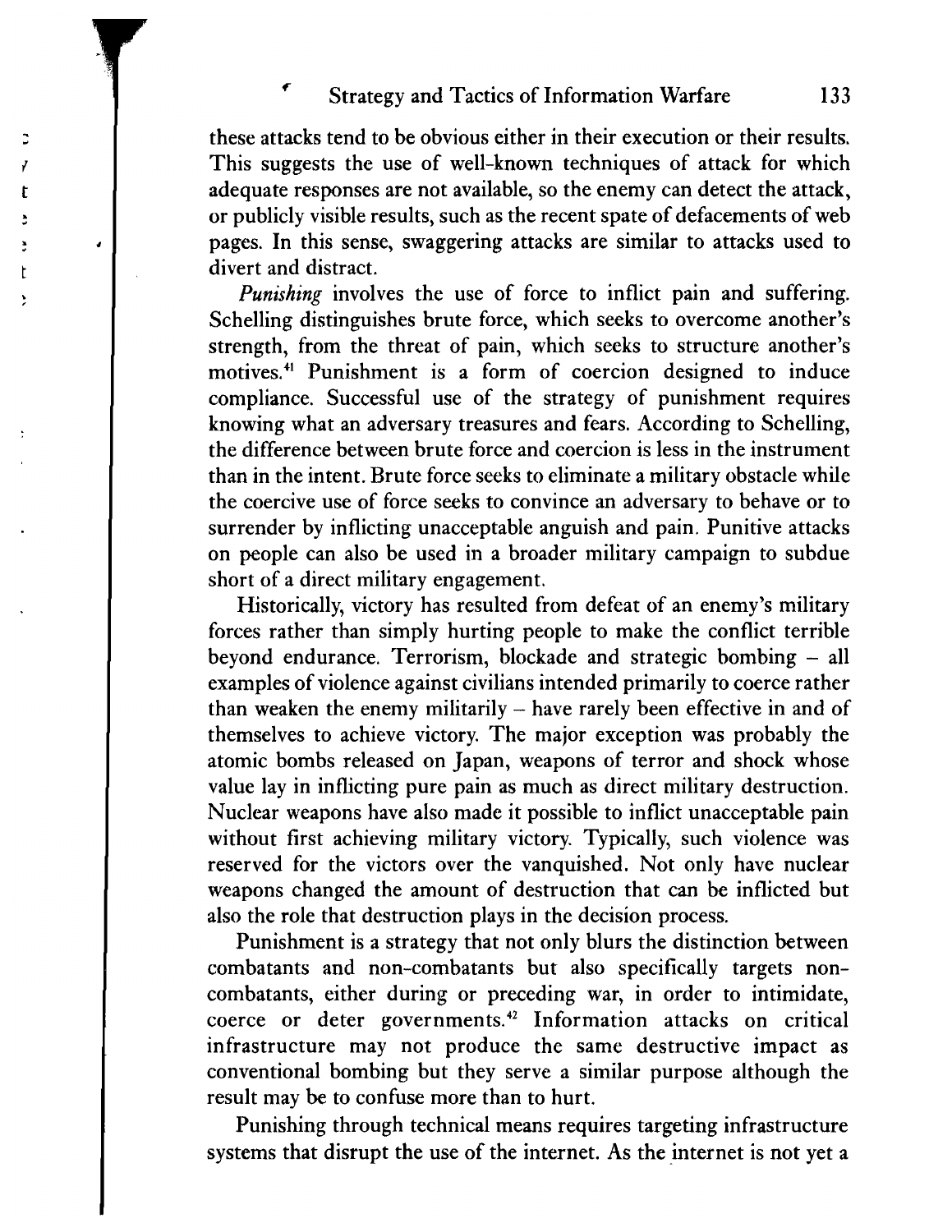necessary component of people's lives, the degree of disruption must affect the use of the internet to distribute products or services that are necessary for society to function. Hence attacks designed to punish would target the suppliers of services or the network infrastructure. The technical types of attacks involved could be drawn from any of the above set of technical goals. The specific technical goal that would create the greatest havoc would dictate the nature of the attack.

*Deterrence* seeks to make an attack unattractive so that an opponent does not initiate action. This goal may be achieved either through threats of retaliation and punishment as discussed above, or through denial of the attacker's likelihood of success. The problem with deterrence through retaliation is well-addressed by Harknett, who warns that deterrence is likely to fail if launched by a non-state actor that can retain its anonymity and that has no physical assets or population against which to retaliate. Deterrence through denial could involve improving one's own defences against attack, through robust computer security, or incapacitating the enemy's offensive capabilities through a pre-battle information suppression operation designed to dissuade the enemy from attacking. This would involve attacks that destroy, disable, corrupt or disrupt.

While deterrence is aimed at dissuading an adversary from undertaking a damaging action, *coercion* is used to persuade an adversary to stop or reverse an action. Coercion can use threats of punishment if the adversary does not comply. Or, exemplary or symbolic uses of limited military force  $-$  mass, energy or information  $-$  could be employed to persuade the opponent to back down." Exemplary actions must use just enough force to demonstrate resolve and lend credibility to further uses of force if deemed necessary. But as George notes, coercion does not require the use of force; it may be executed entirely through diplomacy and persuasion. If force is employed, it is used flexibly, as a 'refined psychological instrument' in contrast to a blunt instrument of destruction. A strategy of coercion with or without force necessarily includes appropriate communications to the opponent to signal intent and negotiate an acceptable compromise. IW attacks could be very useful in a coercive strategy because they can be finely calibrated to limit damage yet also demonstrate resolve. Like swaggering, coercive uses of information warfare must be visible and distortion must be minimized.

*Undermining confidence and legitimacy* involves attacks that reveal an enemy's weaknesses, or that distort others' perceptions of the enemy.

,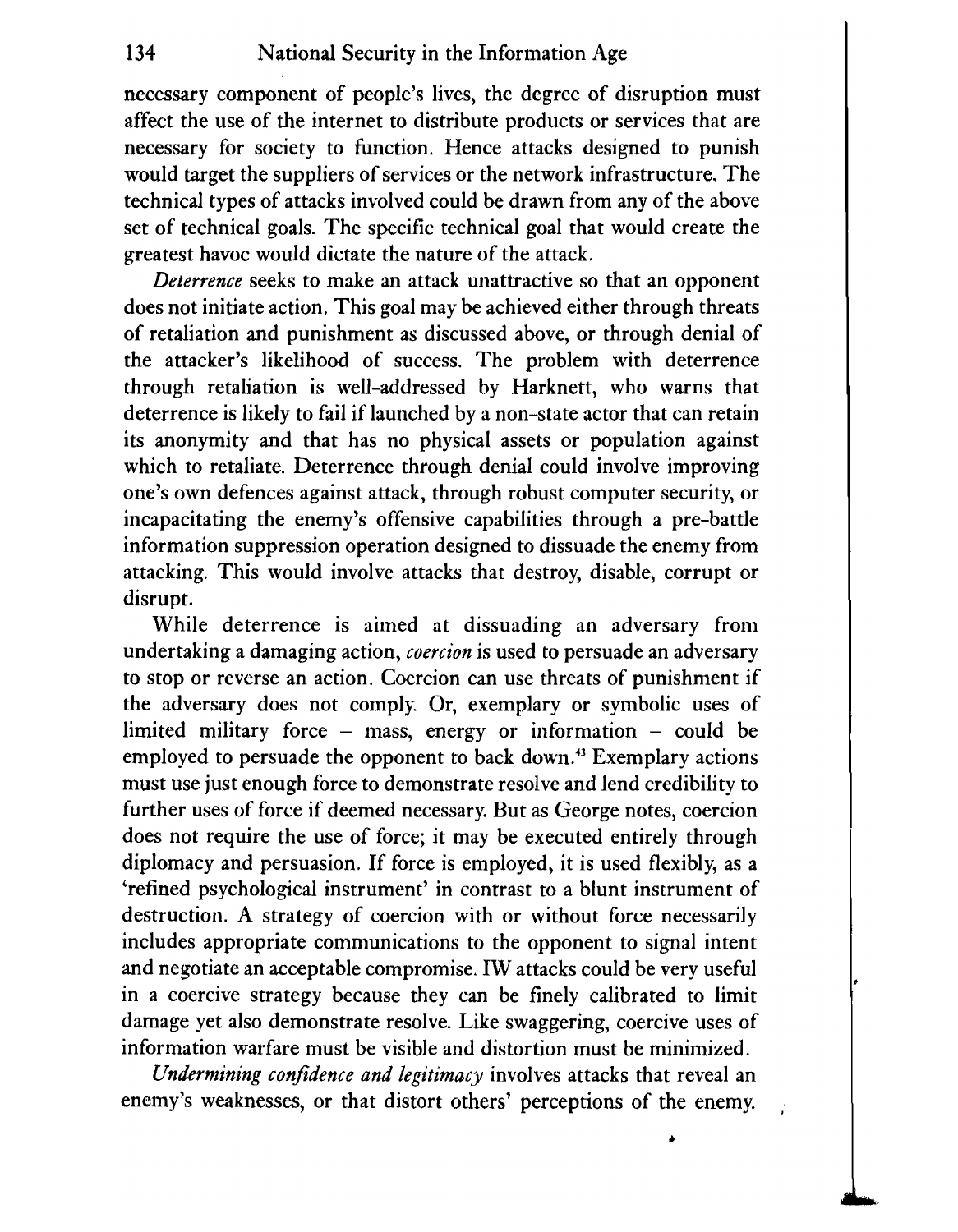Revealing weaknesses may require attacks that destroy, disable, corrupt or disrupt. If availability and timeliness are services that the enemy provides, delay may also be a goal that will undermine confidence and legitimacy. Diversion and distraction undermine confidence in the enemy's ability to cope with attacks. Monitoring and controlling may reveal actions that the enemy wishes to keep secret, and publicizing them may achieve the social goal. Similarly, controlling an enemy allows the attacker to force them to take action inimical to their best interests, undermining confidence.

,

Distortion as a goal towards undermining confidence and legitimacy has two effects. The first is as a form of control, in which the enemy is presented with a distorted view of reality and takes discreditable action as a result. The second is to distort observers' perceptions of the enemy's actions, causing them to discredit the enemy. If the enemy is viewed as a 'black box', the first view arises from the attacker controlling the inputs upon which the enemy bases her decisions and actions. The second arises from the attacker controlling the conduits from the enemy to the observers, and distorting the outputs from the enemy. The difference dictates the response of the enemy: whether to gather inputs from other sources that the attacker cannot (or does not) control, or whether to find alternate channels of communications with the observer.

*Market manipulation* is a social goal that arises from the 'cyber' goals of monitoring and controlling. To acquire data, the attacker monitors the enemy. To manipulate the market, the attacker uses the data to determine what actions to take to achieve the desired result. *Personal gain* may require any of the 'cyber' goals to help the attacker achieve the desired result. Hence the characteristics and precursors of that 'cyber' goal will arise for this social goal.

### CONCLUSION

Our approach to understanding the dynamics of information warfare is grounded in a belief that an 'attack-based' analysis has merits over an 'effects-based' analysis. It is important to understand the effects of attacks in order to recover. But defence against information warfare requires foremost an understanding of the likelihood of different types of attack, and all attacks are not equally likely, nor equally executable by all types of attackers. Nor are systems equally vulnerable to all types of attack. The choice of attack will vary in some systematic way based on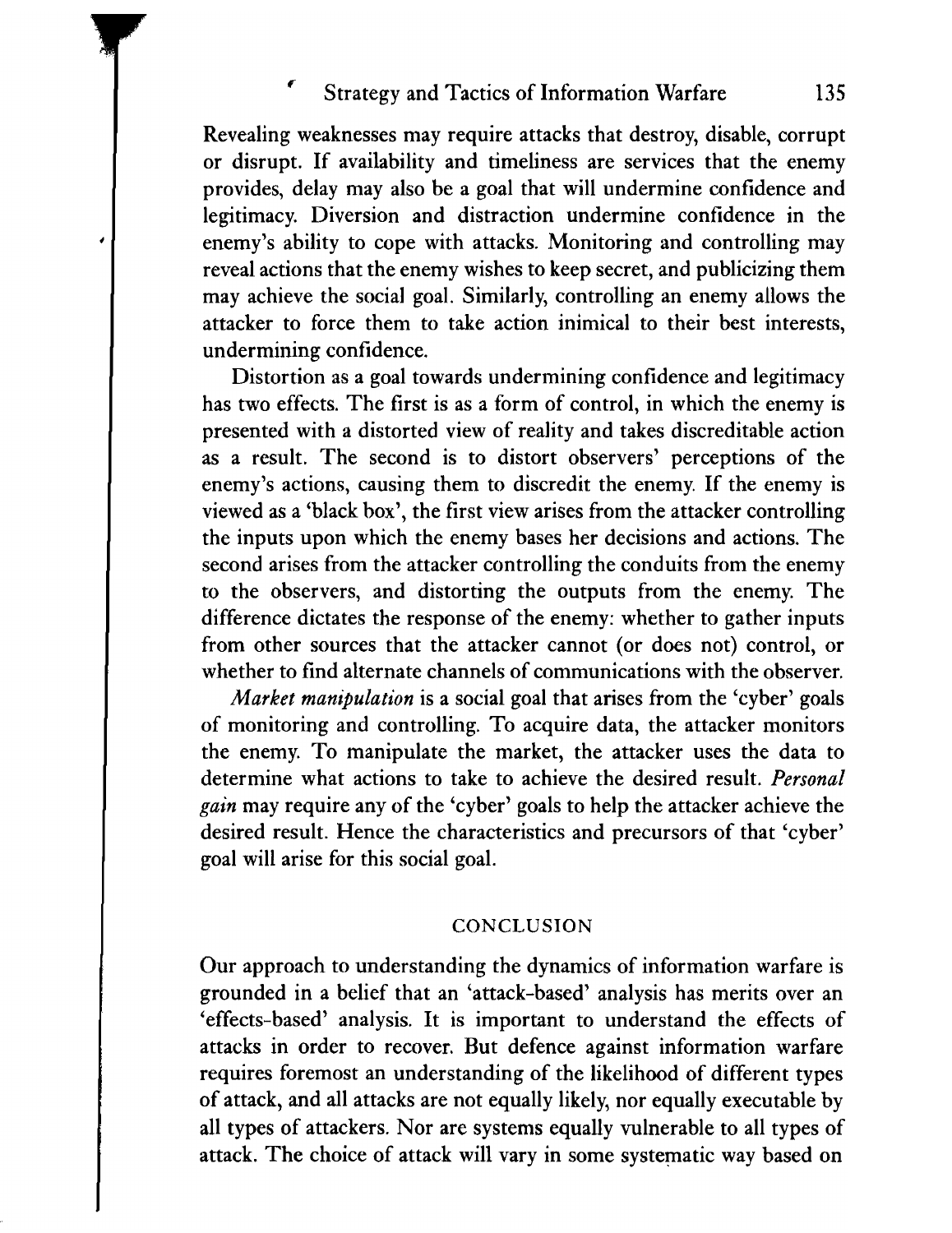the type of attacker (e.g., state, non-state actor, or individual) because different types of actors are likely to have different motives, capabilities, adaptability and time horizons.

Accordingly, attack-based analysis has diagnostic potential. The type of attack launched should tell us about the motivations and capabilities of the attacker, and indicate the attacker's understanding of the vulnerabilities of the target. There should be similarities in the dynamics of warfare across the militaty and commercial domains that did not exist in the past because entrepreneurs and warriors have similar requirements for information systems - that those systems be resilient and can function correctly under uncertainty whether due to human error, system failure, or malicious attack. However, attackers working for a government are likely to launch different types of attacks than attackers working for a company because their goals and training may differ significantly.

From an attack-based perspective, we see that despite the levelling affect of information technology, states and state-sponsored groups will retain certain advantages in waging information warfare. A common belief holds that IT is levelling the field of attackers, making it possible for a lone individual to create the same havoc that was once the purview of states and organizations with large amounts of resources. Certainly, the attacks used may be the same; the repertoire of attacks may be available on the internet for both individual and state use. Certainly, the lone attacker may cause great damage. But equating a lone attacker with states and similar organizations overlooks three factors: organization, intelligence about the target, and sustainability.

First, the state-sponsored attack allows the attackers to be better organized. If the defenders resist the attack by, for example, adding more powerful routers to handle an increase in traffic (from a distributed denial of service attack), the state-sponsored attackers can quickly increase their delivery of packets to overwhelm the new router. An individual attacker, or a group of loosely organized attackers, would need to co-ordinate the response without having planned for that contingency. They would be unable to respond to the defence quickly or effectively. The state-sponsored attackers have the advantage of resources, more robust communication abilities, and support for planning that would allow them to anticipate defences and plan counters.

•

Second, while the attack tools provide the capabilities to launch attacks, they do not provide the knowledge to use the attacks effectively.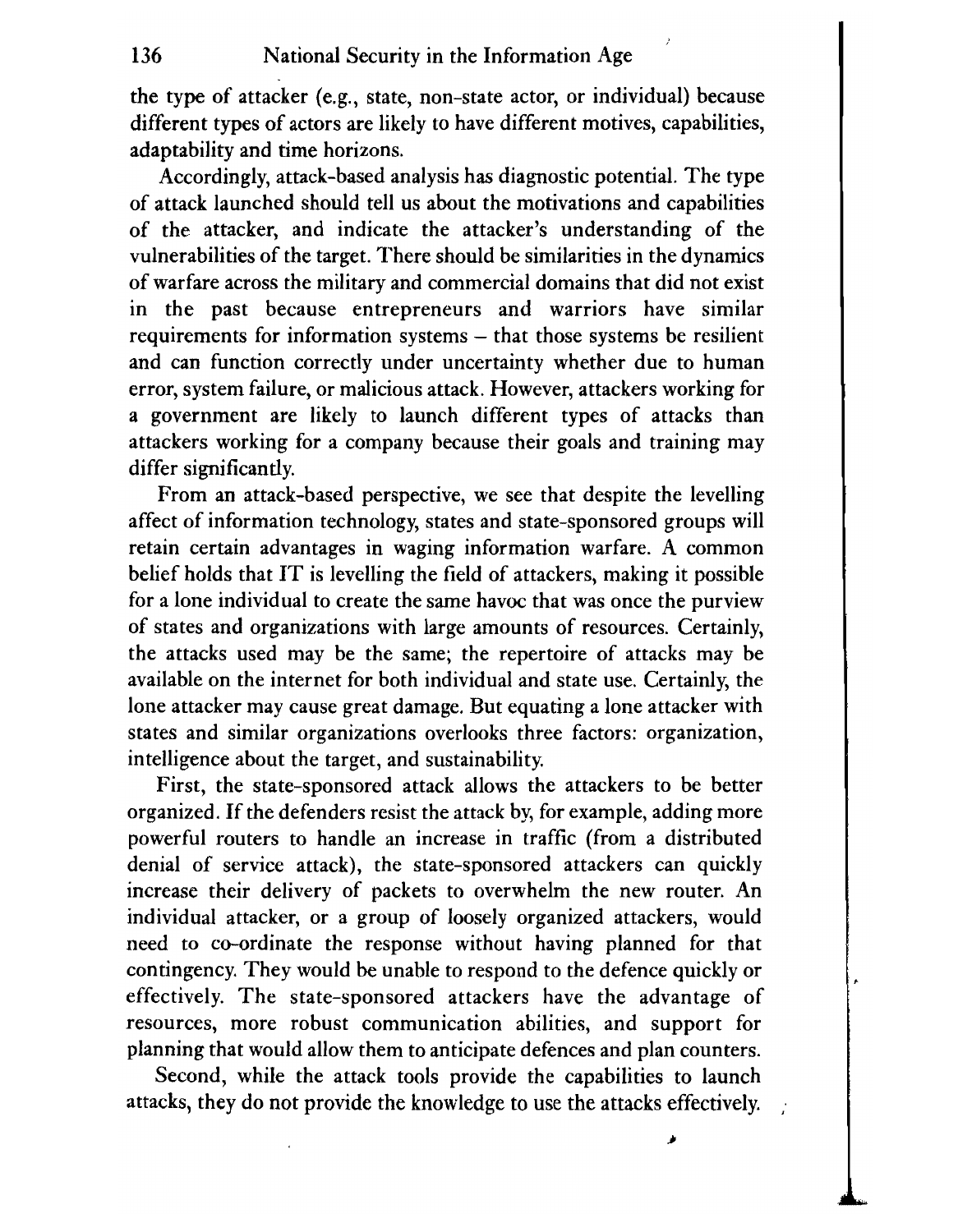'e s,

>C :s e s  $, t$ r t 1 r 1 V

,

, **յ** I

A lone attacker may be able to use some number of attack tools effectively, but an organized group that could draw upon team members with a wide variety of experience and knowledge would be able to determine which attack tools to use effectively, and how to use them to reach their goal swiftly. If the attackers had resources beyond the team members, so much the better; especially if they were able to learn about their target's organization and response capabilities. Further, in the technical realm, the attackers could practice against a duplicate of the enemy's systems, networks and organizational procedures, just as professional militaries have practised the art of war in training situations, so they could more quickly proceed to their goal. An individual attacker could not do this.

Third, the effectiveness of an attack is a function of the resources needed to sustain the attack. When an individual launches an attack, her resources are limited to those she has available. When a state supports the attack, the attackers have more resources (and more money) at their command. For example, a state-sponsored group could sustain the attack in the face of detection and interference, because they can simply move the origin of the attack to a new location. A lone attacker, once caught, could not do this.

The observations above hold true not just for state sponsored attacks, but for attacks that spring from a non-state entity with resources and the ability to organize. Attacking can be an individual activity or a group activity. But the basic requirements for sustaining a campaign in warfare that have existed in the past have not changed fundamentally. They have simply moved to a new arena.

#### NOTES

- 1. Geoffrey L. Herrera, 'Inventing the Railroad and Rifle Revolution: Information, Military Innovation and the Rise of Germany', paper prepared for The Center for Strategic and Budgetary Assessments workshop on 'Military Revolutions: The Role of Information Capabilities' (Washington DC, 4-5 March, 2002).
- Z. Robert Citino, 'Beyond Fire and Movement: Command, Control, and Information in the German *Blitzkrieg',* paper prepared for The Center for Strategic and Budgetary Assessments workshop on 'Military Revolutions: The Role of Information Capabilities' (Washington DC, 4-5 March, 2002).
- 3. David Zimmerman, 'Information and the Air Defense Revolution, 1917-1940', paper prepared for The Center for Strategic and Budgetary Assessments workshop on 'Military Revolutions: The Role of Information Capabilities' (Washington DC, 4-5 March, 2002).
- 4. Information as 'content' refers to a signal that contains meaningful content and can be transmitted, either in the form of intelligence or as messages between commanders and troops. Information as 'conduit' focuses on flow, or on the *communication* of signals rather than signal content. A view of information as conduit focuses one's analysis qn information technologies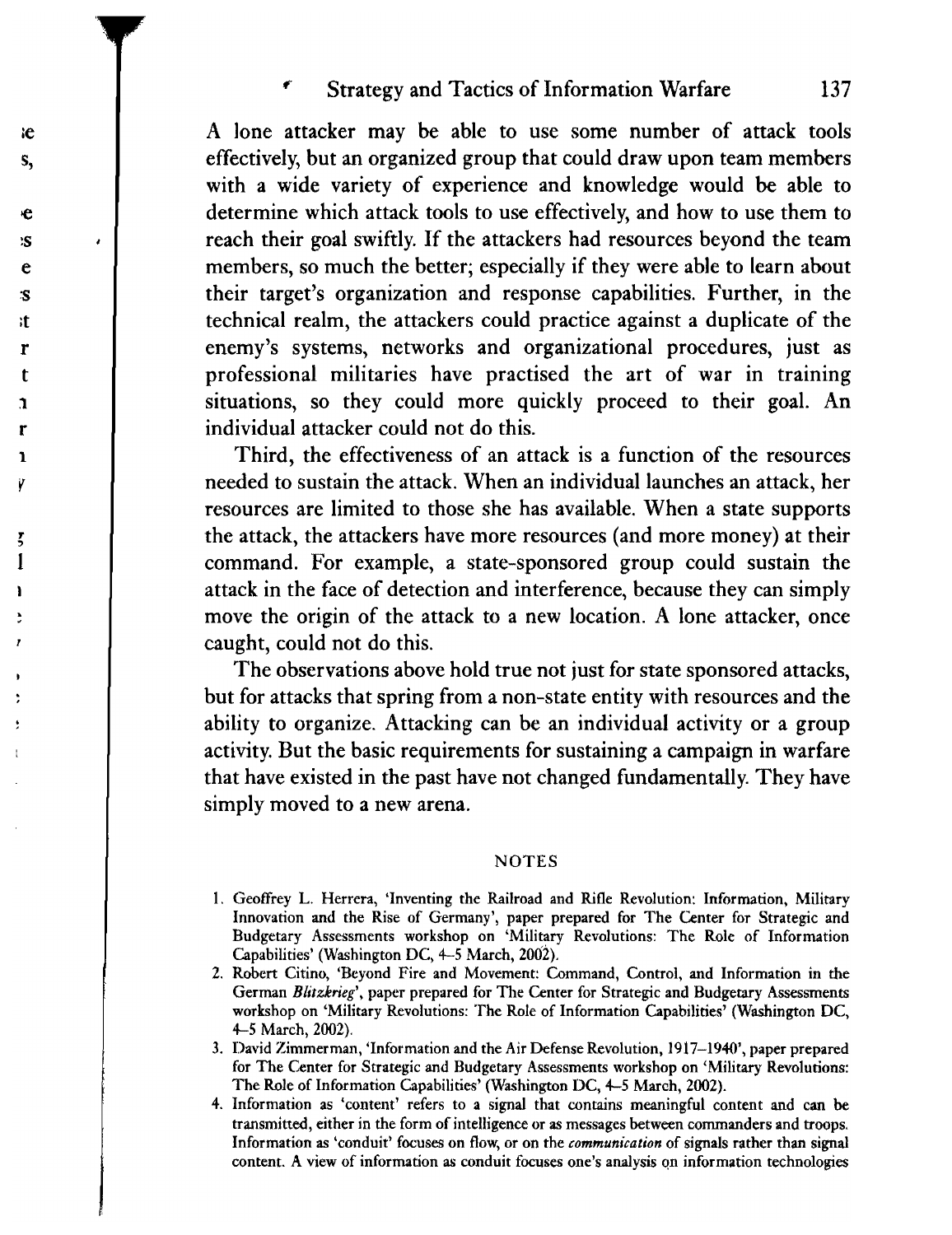# 138 National Security in the Information Age

that permit one to transmit and receive messages.

- 5. See Richard]. Harknett, 'Integrated Security: A Strategic Response to Anonymity and the Problem of the Few', in this volume.
- 6. Winn Schwartau, *Information Warfare: Chaos on the Electronic Superhighway* (New York: Thunder's Mouth Press, 1994).
- 7. Roger W. Barnett, 'Information Operations, Deterrence, and the Use of Force\ *Naval War*  College Review, Vol. 51, No.2, pp.7-19; T.L. Thomas, 'Deterring Information Warfare: A New Strategic Challenge', *Parameters* (Winter 1996-97), pp.81-91.
- 8. See Harknett in this volume; L. Sullivan, Jr., *Meeting the Challenges of Regional Security* (Carlisle, PA: US Army War College Strategic Studies Institute, 1994); G.F. Wheatley and R.E. Haves, *Information Warfarc and Deterrence* (Washington DC: National Defense University Press, 1996).
- 9. Berkowitz reports that approximately 95 per cent of all military communications are routed through commercial lines and that the US government buys most of the microchips used in military systems from commercial vendors. Bruce D. Berkowitz, 'Warfare in the Information Age', Issues in Science and Technology (Fall 1995), pp.59-66.
- 10. See Olris C. Demchak, 'War of Disruption: International Competition and Information Technology-Driven Military Organizations', in this volume for a discussion of why lethality will remain a defining characteristic of how states, particularly the United States, wages warfare in the information age.
- 11. Seth Schiese1, 'Taking Aim at an Enemy's Chips', *New York Times,20* Feb. 2003, pp.El, E5.
- 12. Barton Gellman, 'The Cyber-Terror Threat', *Washington Post National Weekly Edition, 1-4*  July 2002, pp.6-7.
- 13. Joseph S. Nye, Jr. and William A. Owens, 'America's Information Edge', *Foreign Affoirs,* Vol. 75, No.2 (March/April 1996), pp.20–36.
- 14. Chris C. Demchak, 'Watersheds in Perception and Knowledge: Twenty Years of Military Technology', draft manuscript (June 1999).
- 15. Thomas G. Mahnken, 'War in the Information *Age', Joint Force Quarterly* (Winter 1995–96), pp.39-43.
- 16. Schwartau, *Information Warfare,* p.26S.
- 17. Michael I. Handel, *Masters of War* (third edn), (London: Frank Cass, 2001), p.150.
- 18. Fyodor, 'The Art of Port Scanning',  $\langle$ http://www.insecure.org/nmap/namp\_doc.html>; D. Lee, J. Rowe, C. Ko and K. Levitt, 'Detecting and Defending Against Web-Server Fingerprinting'. J *8th Annual Computer Security Applications Conftrence.*
- 19. Michael Dewar, *The Art of Deception in Warfore* (Devon, England: David and Charles Publishers, 1989), p.l9.
- 20. The classic example of deception through diversion was Operation FORTITUDE, the codename for the deception plan associated with Operation OVERLORD, the Allied invasion of Europe in 1944. The diversion focused German attention on the Pas de Calais and other parts of Europe. When the Allied invasion took place in Normandy, the Germans were not sure for nearly two months whether it was the main invasion or merely a feint to draw attention away from a subsequent invasion of the Pas de Calais. Ibid., p.ll.
- 21. Handel, *Masters of War,* p.IS9.
- 22. Dorothy E. Denning, *Information Warfore and Security* (Boston: Addison-Wesley, 1999), pp.l01-29 examines five areas of perception management: lies and distortions, denouncement, harassment, advertising and censorship.
- 23. Sun Tzu discussed the use of expendable agents who unknowingly would be given false information and sent into enemy territory, in the hopes that they would be captured and forced to reveal the false information.
- 24. Denning, *Information Warfore and Security,* p,lOI.
- 25. Ibid.
- 26. Handel, *Masters of War,* p.2l7.
- 27. Dewar, *The Art of Deception in Waifare,* pp.I8-19.
- 28. Ibid., pp.l4-1S.
- 29. Ibid., p.lO. Dewar provides a list of techniques of deception. The first is encouraging the enemy to believe that the most likely way of achieving the objective will in fact be adopted thereby diverting his attention from an alternative plan. The lure presents the enemy with what

1 I

۸